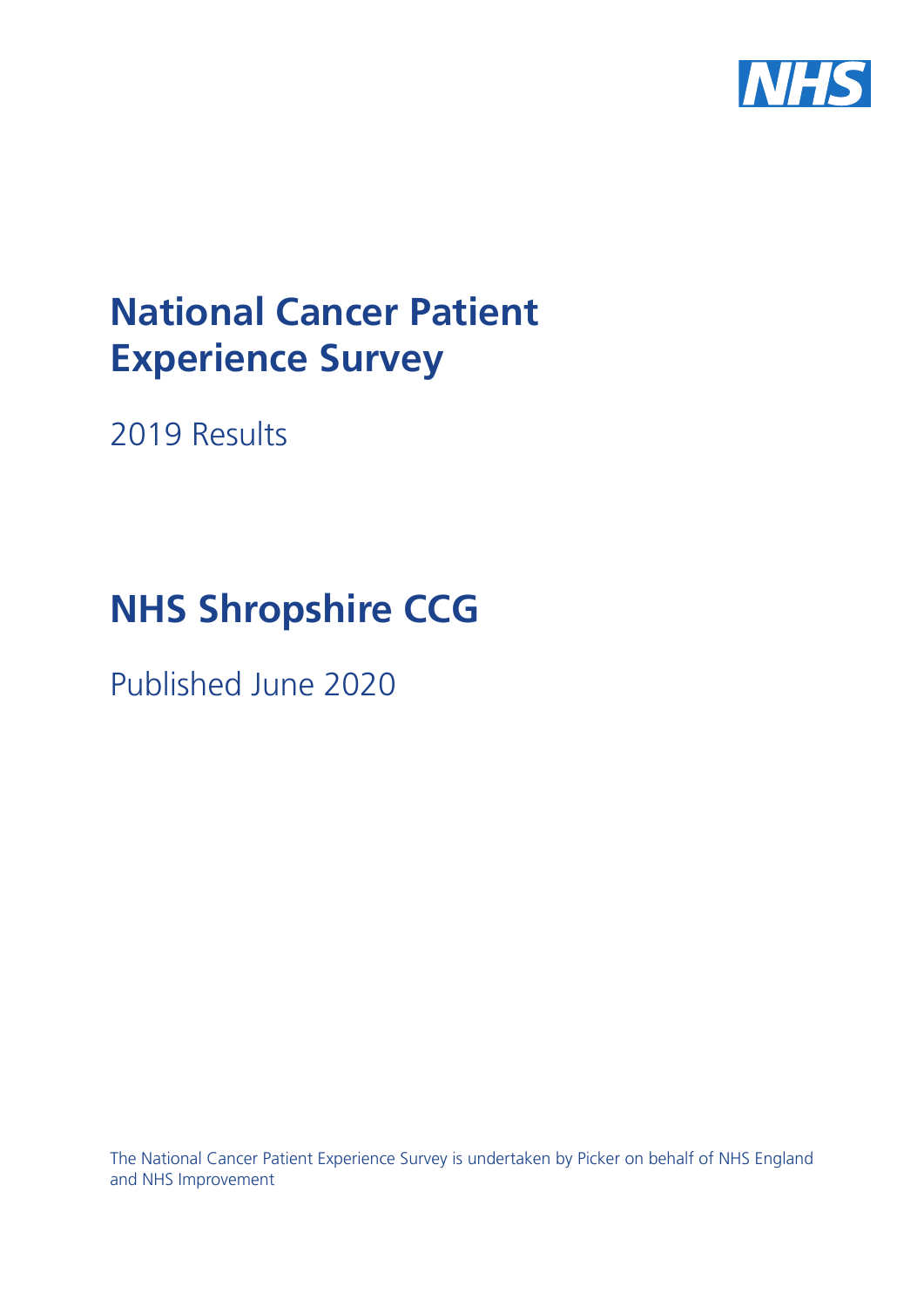# **Executive Summary** Case Mix Adjusted scores

### **Cancer Dashboard Questions**

The following seven questions are included in phase 1 of the Cancer Dashboard developed by Public Health England and NHS England:

Q61. Patient's average rating of care scored from very poor to very good

| $\Omega$ | $\overline{2}$                                                | 3 | 5 | 6 | 7 | 8 | 9   | 10                                                                                            |  |
|----------|---------------------------------------------------------------|---|---|---|---|---|-----|-----------------------------------------------------------------------------------------------|--|
|          |                                                               |   |   |   |   |   | 8.8 |                                                                                               |  |
|          |                                                               |   |   |   |   |   |     | Q18. Patient definitely involved as much as they wanted in decisions about care and treatment |  |
|          |                                                               |   |   |   |   |   |     | Q19. Patient given the name of a CNS who would support them through their treatment           |  |
| 84%      | Q20. Patient found it very or quite easy to contact their CNS |   |   |   |   |   |     |                                                                                               |  |
|          |                                                               |   |   |   |   |   |     | Q39. Patient always felt they were treated with respect and dignity while in hospital         |  |
|          | leaving hospital                                              |   |   |   |   |   |     | Q41. Hospital staff told patient who to contact if worried about condition or treatment after |  |
| 62%      | treatment                                                     |   |   |   |   |   |     | Q55. General practice staff definitely did everything they could to support patient during    |  |

### **Questions Outside Expected Range**

|                                                                                                                 |            | Case Mix Adjusted Scores   |                            |                   |
|-----------------------------------------------------------------------------------------------------------------|------------|----------------------------|----------------------------|-------------------|
|                                                                                                                 | 2019 Score | Lower<br>Expected<br>Range | Upper<br>Expected<br>Range | National<br>Score |
| Q10. Patient told they could bring a family member or friend when first told they had cancer                    | 82%        | 72%                        | 82%                        | 77%               |
| Q54. GP given enough information about patient's condition and treatment                                        | 97%        | 93%                        | 97%                        | 95%               |
| $\sqrt{Q59}$ . Patient felt length of time for attending clinics and appointments for cancer was about<br>right | 77%        | 63%                        | 75%                        | 69%               |

|                                |            | Case Mix Adjusted Scores   |                            |                   |
|--------------------------------|------------|----------------------------|----------------------------|-------------------|
|                                | 2019 Score | Lower<br>Expected<br>Range | Upper<br>Expected<br>Range | National<br>Score |
| Q57. Patient given a care plan | 32%        | 33%                        | 42%                        | 38%               |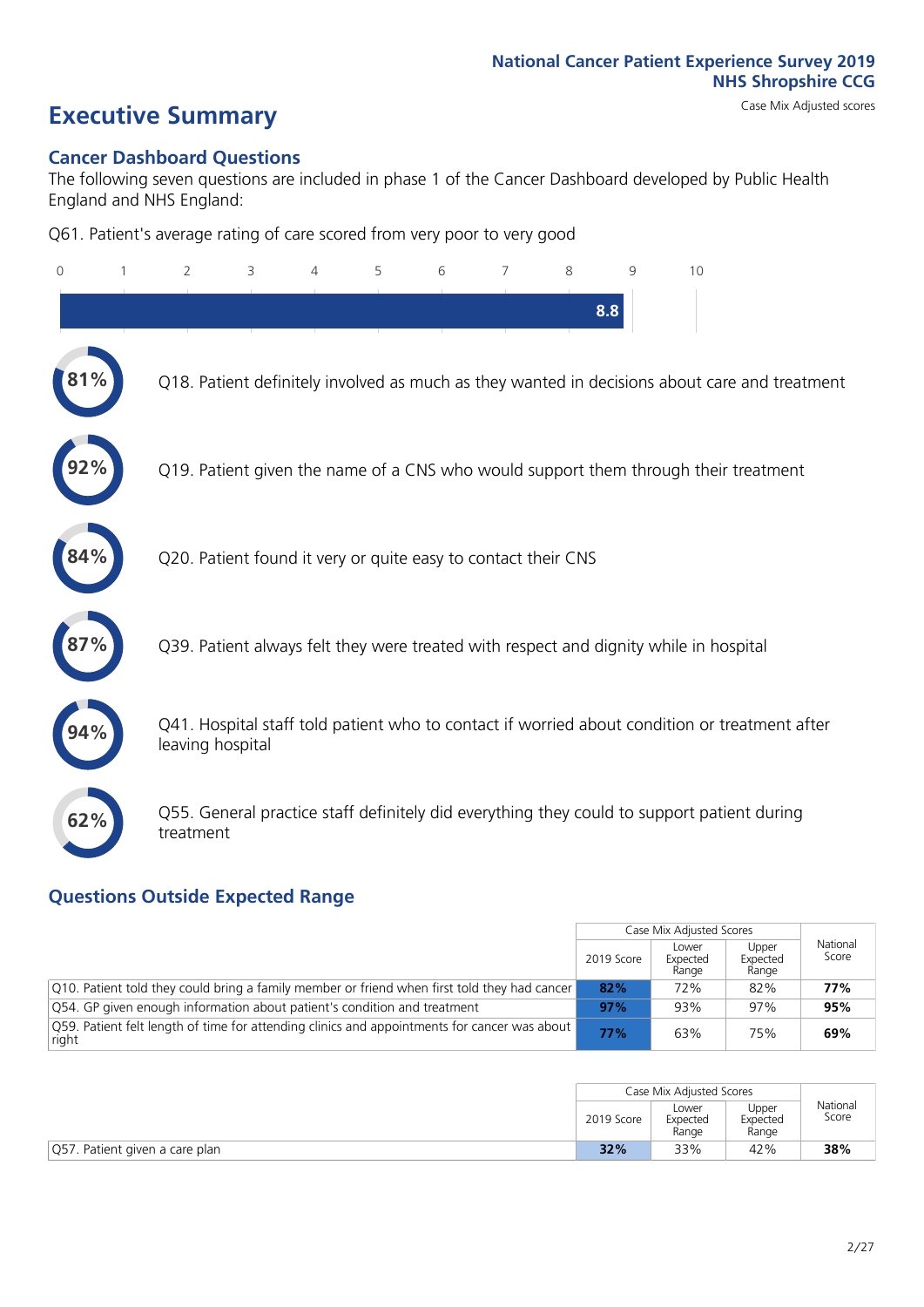### **Introduction**

The National Cancer Patient Experience Survey 2019 is the ninth iteration of the survey first undertaken in 2010. It has been designed to monitor national progress on cancer care; to provide information to drive local quality improvements; to assist commissioners and providers of cancer care; and to inform the work of the various charities and stakeholder groups supporting cancer patients.

The survey was overseen by a national Cancer Patient Experience Advisory Group. This Advisory Group set the principles and objectives of the survey programme and guided questionnaire development. The survey was commissioned and managed by NHS England. The survey provider, Picker, is responsible for designing, running and analysing the survey.

The 2019 survey involved 143 NHS Trusts. Out of 111,366 people, 67,858 people responded to the survey, yielding a response rate of 61%.

### **Methodology**

### **Eligibility, eldwork and survey methods**

The sample for the survey included all adult (aged 16 and over) NHS patients, with a confirmed primary diagnosis of cancer, discharged from an NHS Trust after an inpatient episode or day case attendance for cancer related treatment in the months of April, May and June 2019. The fieldwork for the survey was undertaken between December 2019 and March 2020.

As in the previous four years, the survey used a mixed mode methodology. Questionnaires were sent by post, with two reminders where necessary, but also included an option to complete the questionnaire online. A Freephone helpline and email was available for respondents to opt out, ask questions about the survey, enable them to complete their questionnaire over the phone and provide access to a translation and interpreting facility for those whose first language was not English.

### **Case-mix adjustment**

Both unadjusted and adjusted scores are presented in this report. Case-mix adjusted scores allows us to account for the impact that differing patient populations might have on results. By using the case-mix adjusted estimates we can obtain a greater understanding of how a CCG is performing given their patient population. The factors taken into account in this case-mix adjustment are gender, age, ethnic group, deprivation, and tumour group.

### **Scoring methodology**

Fifty-two questions from the questionnaire are scored as these questions relate directly to patient experience. For all but one question (Q61), scores are presented as the percentage of positive responses out of all scored responses. For Q61, respondents rate their overall care on a scale of 0 to 10, of which the average was calculated for this question's presented score. The percentages in this report have been rounded to the nearest percentage point. Therefore, in some cases the figures do not appear to add up to 100%.

### **Statistical significance**

In the reporting of 2019 results, appropriate statistical tests have been undertaken to identify unadjusted scores for which the change over time is 'statistically significant'. Thirty-seven scored questions in 2019 have been compared with those of 2018 and a statistically significant change between the two years has been reported where identified.

For the scored questions that are comparable beyond 2018, statistically significant change over the five years has also been reported where identified. A statistically significant difference means that the change in the result is very unlikely to have occurred by sampling variation.

### **Suppression**

### **Question-level suppression**

For scores where the base size per question is  $<$ 21, the score will be suppressed and replaced with an asterisk (\*). The base size will include neutral response options.

### **Double suppression**

If any group within a particular sub-group breakdown (such as the tumour group breakdown) has <21 responses, then the figure for this particular group is suppressed and replaced with an asterisk (\*). If there is only one group within the sub-group breakdown that has <21 respondents, and is therefore suppressed, the group with the next lowest number of respondents is also supressed and replaced with an asterisk (\*) (regardless if it is greater than or less than 21).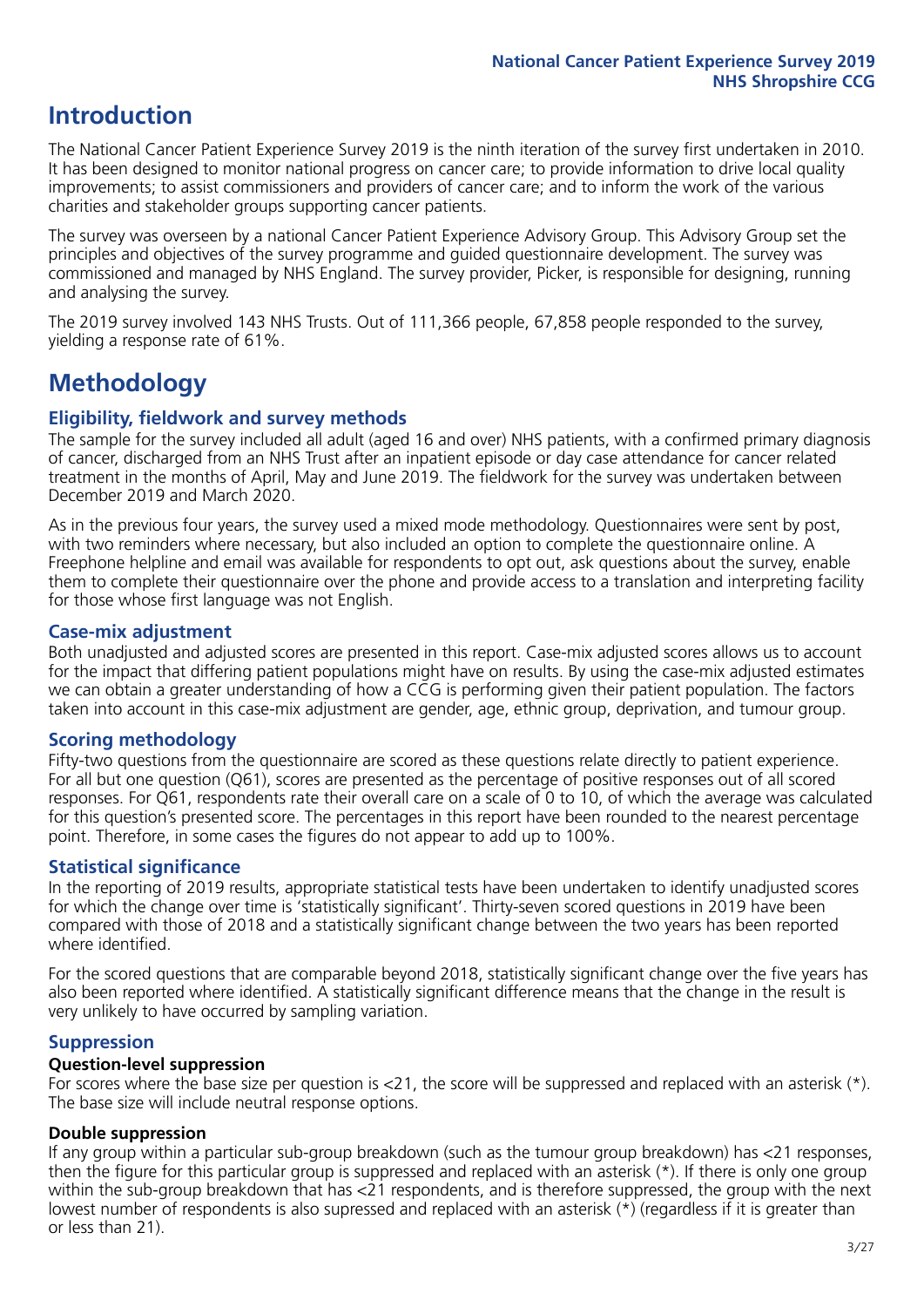### **Understanding the results**

This report shows how this CCG scored for each question in the survey, compared with national results and previous year's results. It is aimed at helping individual CCGs to understand their performance and identify areas for local improvement. Below is a description of the type of results presented within this report and how to understand them.

### **Expected range charts**

The expected range charts in this report show a bar with the lowest and highest score received for each question nationally. Within this bar, an expected range is given (in grey) and a black diamond represents the actual score for this CCG.

CCGs whose score is above the upper limit of the expected range (in the dark blue) are positive outliers, with a score statistically significantly higher than the national mean. This indicates that the CCG performs better than what CCGs of the same size and demographics are expected to perform. The opposite is true if the score is below the lower limit of the expected range (in the light blue); these are negative outliers. For scores within the expected range (in the grey), the score is what we would expect given the CCG's size and demographics.

### **Comparability tables**

The comparability tables show the 2018 and 2019 unadjusted scores for this CCG for each scored question. If there is a significant change from 2018 and 2019 or overall from 2015 to 2019, an arrow will be presented for the direction of change. The adjusted 2019 score will also be presented for each scored question along with the lower and upper expected range and national score. Scores above the upper limit of the expected range will be highlighted dark blue, scores below the lower limit of the expected range will be highlighted light blue, and scores within the lower and upper limit of the expected ranges will be highlighted grey.

### **Tumour type tables**

The tumour type tables show the unadjusted scores for each scored question for each of the 13 tumour groups. The national score for that tumour group is also shown. Unadjusted scores for the same tumour type across different CCGs may not be comparable, as they do not account for the impact that differing patient populations might have on results. Central nervous system is abbreviated as 'CNS' and lower gastrointestinal tract is abbreviated as 'LGT' throughout this report.

### **Year on year charts**

The year on year charts show five columns representing the unadjusted scores of the last five years (2015, 2016, 2017, 2018 and 2019) for each scored question.

#### **Notes on specific questions**

Following the development phase of the 2019 survey, several changes were made to the questionnaire. Six scored questions were amended (Q5, Q18, Q30, Q35, Q56 and Q60) and one non-scored question (Q29) was amended that impacted the comparability of questions Q30 to Q41. Of all questions changed or impacted by change, only Q60 is presented with historical comparisons; though the results should be interpreted with caution.

### **Unadjusted data and case-mix adjusted data**

Unadjusted data should be used to see the actual responses from patients relating to the CCG. Case-mix adjusted data, together with expected ranges, should be used to understand whether the results are significantly higher or lower than national results taking account of the patient mix.

### **Further information**

This research was carried out in accordance with the international standard for organisations conducting social research (accreditation to ISO20252:2012; certificate number GB08/74322). The 2019 survey data has been produced and published in line with the Code of Practice for Official Statistics.

For more information on the methodology, please see the Technical Document. It can be viewed along with the 2019 questionnaire and survey quidance on the website at [www.ncpes.co.uk](https://www.ncpes.co.uk/supporting-documents). For all other outputs at National, Trust, CCG and Cancer Alliance level, please see the PDF reports, Excel tables and dashboards at [www.ncpes.co.uk.](https://www.ncpes.co.uk/current-results)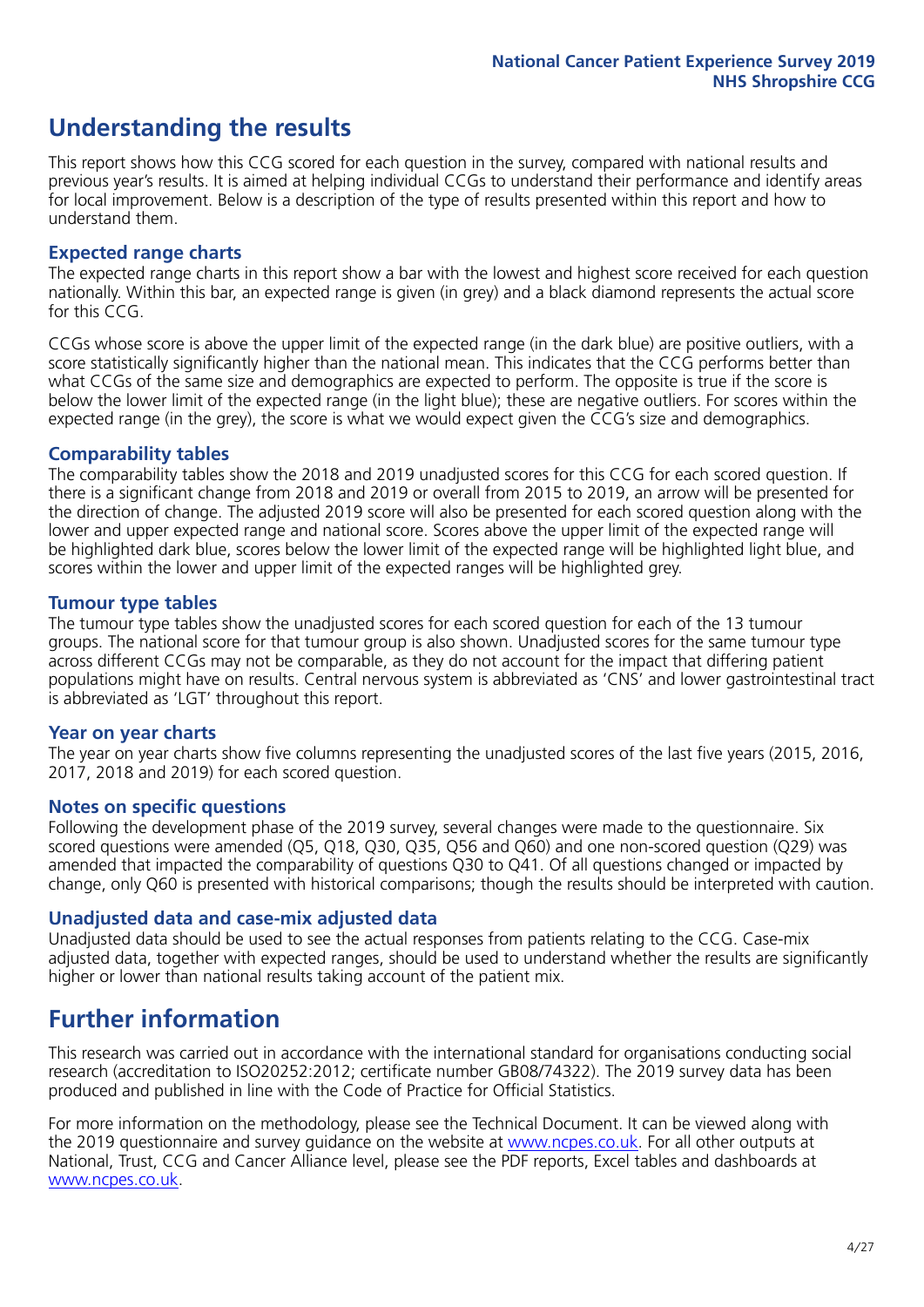### **Response Rate**

### **Overall Response Rate**

662 patients responded out of a total of 986 patients, resulting in a response rate of 67%.

|          | Sample Size | Adjusted<br>Sample | Completed | Response Rate |
|----------|-------------|--------------------|-----------|---------------|
| CCG      | 1.049       | 986                | 662       | 67%           |
| National | 119,855     | 111.366            | 67,858    | 61%           |

### **Respondents by Survey Type**

|                            | Number of<br>Respondents |
|----------------------------|--------------------------|
| Online                     | 51                       |
| Paper                      | 611                      |
| Phone                      |                          |
| <b>Translation Service</b> |                          |

### **Respondents by Tumour Group**

|                      | Number of<br>Respondents |
|----------------------|--------------------------|
| Brain / CNS          | 3                        |
| <b>Breast</b>        | 137                      |
| Colorectal / LGT     | 89                       |
| Gynaecological       | 35                       |
| Haematological       | 92                       |
| <b>Head and Neck</b> | 14                       |
| Lung                 | 33                       |
| Prostate             | 97                       |
| Sarcoma              | 3                        |
| Skin                 | 9                        |
| Upper Gastro         | 27                       |
| Urological           | 51                       |
| Other                | 72                       |

### **Respondents by Age and Gender**

Respondents year of birth has been used to determine age. This information has been amalgamated into 8 age bands. The age and gender distribution for the CCG was as follows:

|        | Age 16-24 | Age 25-34 | Age 35-44 | Age 45-54 | Age 55-64 | Age 65-74 | Age 75-84 | Age 85+ | Total |
|--------|-----------|-----------|-----------|-----------|-----------|-----------|-----------|---------|-------|
| Male   |           |           |           | 12        | 53        | 131       | 97        | 18      | 319   |
| Female |           |           | b         | 40        | 80        | 130       | 67        | 17      | 343   |
| Total  |           |           | 10        | 52        | 133       | 261       | 164       | 35      | 662   |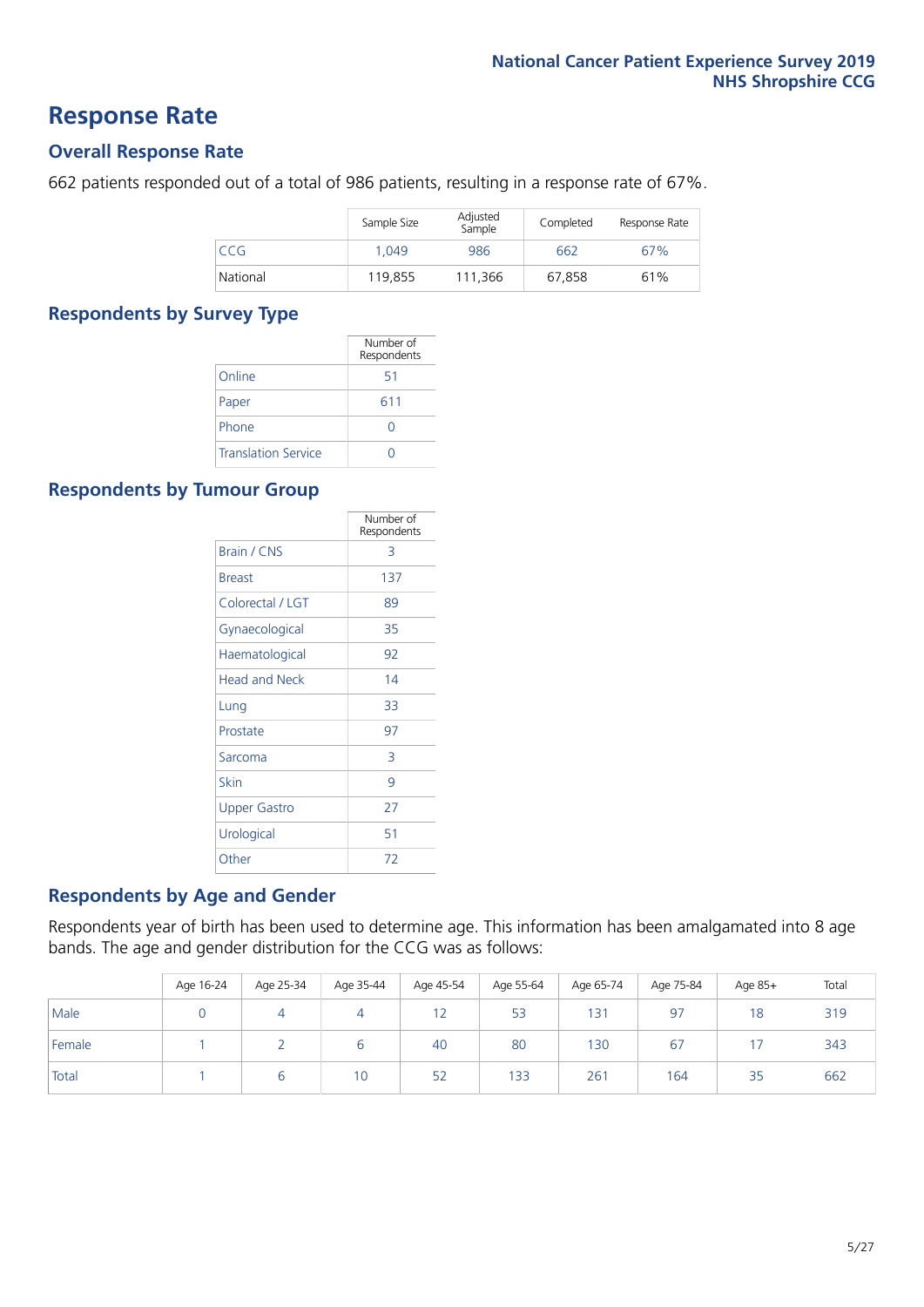# **Expected Range Charts**

| Lower Expected Range<br>Average                                                                                                                                                                                                                                                                                                                                                                                                                                                                                             | Upper Expected Range<br>Case Mix Adjusted Score |     |     |     |     |     |            |                   |                   |            |                 |
|-----------------------------------------------------------------------------------------------------------------------------------------------------------------------------------------------------------------------------------------------------------------------------------------------------------------------------------------------------------------------------------------------------------------------------------------------------------------------------------------------------------------------------|-------------------------------------------------|-----|-----|-----|-----|-----|------------|-------------------|-------------------|------------|-----------------|
| <b>SEEING YOUR GP</b><br>Q1. Saw GP once or twice before being told they needed to go to<br>hospital<br>Q2. Patient thought they were seen as soon as necessary                                                                                                                                                                                                                                                                                                                                                             | 0%                                              | 10% | 20% | 30% | 40% | 50% | 60%        | 70% 80%           | 77%<br>84%        |            | 90% 100%        |
| <b>DIAGNOSTIC TESTS</b><br>Q5. Received all the information needed about the test<br>Q6. The length of time waiting for the test to be done was about<br>right<br>Q7. Test results explained in completely understandable way                                                                                                                                                                                                                                                                                               | 0%                                              | 10% | 20% | 30% | 40% | 50% | 60%        | 70%               | 80%<br>79%        | 88%        | 90% 100%<br>95% |
| <b>FINDING OUT WHAT WAS WRONG WITH YOU</b><br>Q10. Patient told they could bring a family member or friend when<br>first told they had cancer<br>Q11. Patient felt they were told sensitively that they had cancer<br>Q12. Patient completely understood the explanation of what was<br>wrong<br>Q13. Patient given easy to understand written information about<br>the type of cancer they had                                                                                                                             | 0%                                              | 10% | 20% | 30% | 40% | 50% | 60%        | 70%<br>72%<br>72% | 80%<br>82%        | 87%        | 90% 100%        |
| <b>DECIDING THE BEST TREATMENT FOR YOU</b><br>Q14. Patient felt that treatment options were completely explained<br>Q15. Patient felt possible side effects were definitely explained in<br>an understandable way<br>Q16. Patient definitely given practical advice and support in dealing<br>with side effects of treatment<br>Q17. Patient definitely told about side effects that could affect<br>them in the future<br>Q18. Patient definitely involved as much as they wanted in<br>decisions about care and treatment | 0%                                              | 10% | 20% | 30% | 40% | 50% | 60%<br>55% | 70%<br>74%<br>67% | 80%<br>83%<br>81% |            | 90% 100%        |
| <b>CLINICAL NURSE SPECIALIST (CNS)</b><br>Q19. Patient given the name of a CNS who would support them<br>through their treatment<br>Q20. Patient found it very or quite easy to contact their CNS<br>Q21. Patient got understandable answers to important questions<br>all or most of the time                                                                                                                                                                                                                              | 0%                                              | 10% | 20% | 30% | 40% | 50% | 60%        | 70%               | 80%<br>84%        | 92%<br>87% | 90% 100%        |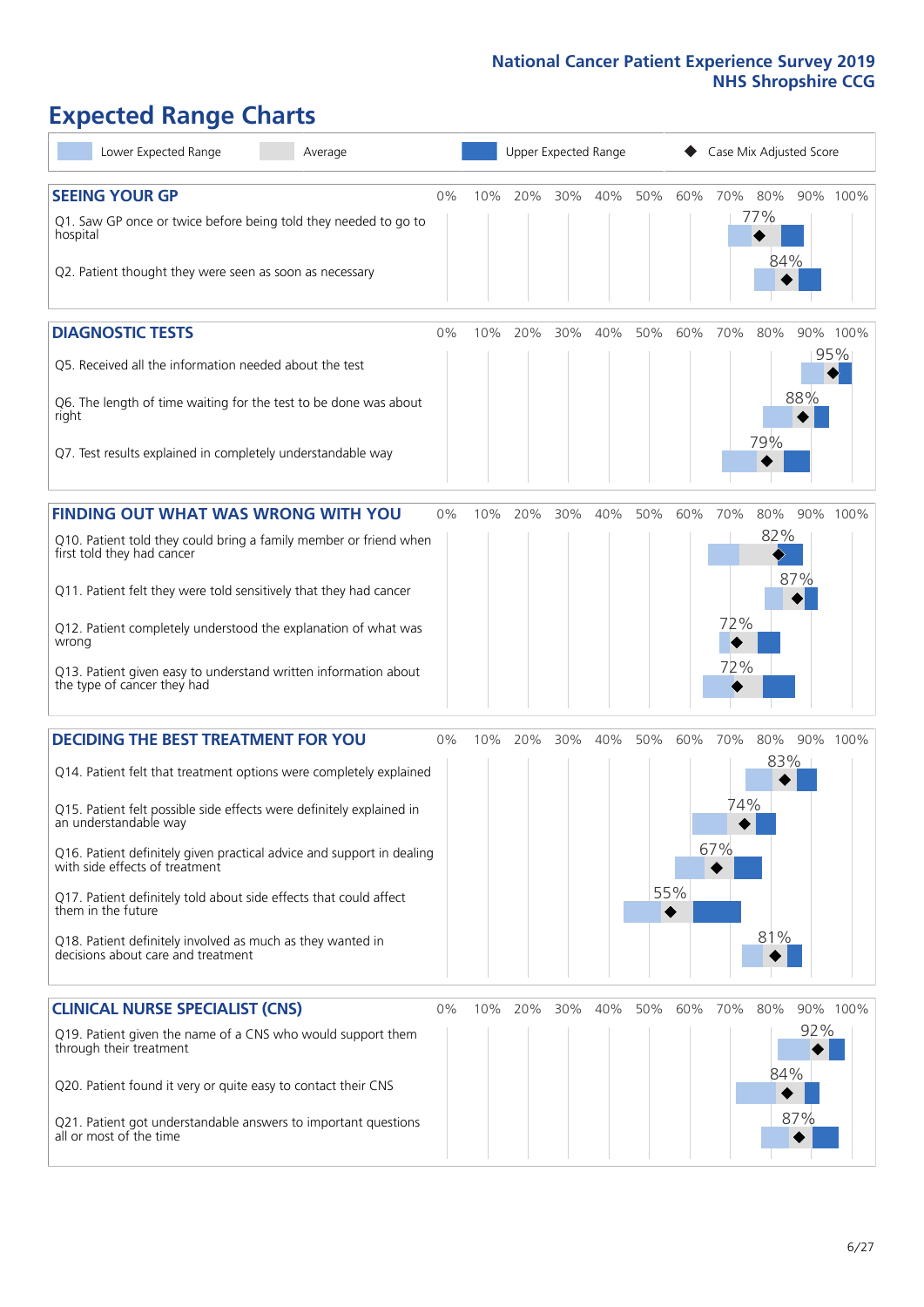# **Expected Range Charts**

| Lower Expected Range<br>Average                                                                                                                                                                                                                                                                                                                                                                                                                                                                                                                                                                                                                                                                                                                                                                                                                                                                                                                                                                                                                                                                                                                                                   |       |     |     |     | Upper Expected Range |            |            |                   | Case Mix Adjusted Score         |                          |                 |
|-----------------------------------------------------------------------------------------------------------------------------------------------------------------------------------------------------------------------------------------------------------------------------------------------------------------------------------------------------------------------------------------------------------------------------------------------------------------------------------------------------------------------------------------------------------------------------------------------------------------------------------------------------------------------------------------------------------------------------------------------------------------------------------------------------------------------------------------------------------------------------------------------------------------------------------------------------------------------------------------------------------------------------------------------------------------------------------------------------------------------------------------------------------------------------------|-------|-----|-----|-----|----------------------|------------|------------|-------------------|---------------------------------|--------------------------|-----------------|
| <b>SUPPORT FOR PEOPLE WITH CANCER</b><br>Q22. Hospital staff gave information about support or self-help<br>groups for people with cancer<br>Q23. Hospital staff discussed or gave information about the impact<br>cancer could have on day to day activities<br>Q24. Hospital staff gave information on getting financial help or<br>possible benefits<br>Q25. Hospital staff told patient they could get free prescriptions                                                                                                                                                                                                                                                                                                                                                                                                                                                                                                                                                                                                                                                                                                                                                     | $0\%$ | 10% | 20% | 30% | 40%                  | 50%        | 60%<br>62% | 70%               | 80%<br>81%                      | 90%<br>86%               | 90% 100%        |
| <b>OPERATIONS</b><br>Q27. Beforehand, patient had all the information needed about the<br>operation<br>Q28. Afterwards, staff completely explained how operation had<br>gone in understandable way                                                                                                                                                                                                                                                                                                                                                                                                                                                                                                                                                                                                                                                                                                                                                                                                                                                                                                                                                                                | $0\%$ | 10% | 20% | 30% | 40%                  | 50%        | 60%        | 70%               | 80%<br>77%                      |                          | 90% 100%<br>97% |
| <b>HOSPITAL CARE AS AN INPATIENT</b><br>Q30. Hospital staff didn't talk in front of patient as if patient wasn't<br>there<br>Q31. Patient had confidence and trust in all doctors treating them<br>Q32. Patient's family or someone close definitely felt able to talk to<br>a doctor<br>Q33. Patient had confidence and trust in all the ward nurses<br>treating them<br>Q34. Patient thought there were always or nearly always enough<br>nurses on duty to care for them<br>Q35. All hospital staff asked patient what name they prefer to be<br>called by<br>Q36. Patient always given enough privacy when discussing<br>condition or treatment<br>Q37. Patient definitely found hospital staff to discuss worries or<br>fears during their inpatient visit<br>Q38. Hospital staff definitely did everything they could to help<br>control pain<br>Q39. Patient always felt they were treated with respect and dignity<br>while in hospital<br>Q40. Patient given clear written information about what should or<br>should not do after leaving hospital<br>Q41. Hospital staff told patient who to contact if worried about<br>condition or treatment after leaving hospital | $0\%$ | 10% | 20% | 30% | 40%                  | 50%<br>50% | 60%<br>61% | 70%<br>71%<br>72% | 80%<br>84%<br>75%<br>85%<br>80% | 86%<br>87%<br>86%<br>94% | 90% 100%        |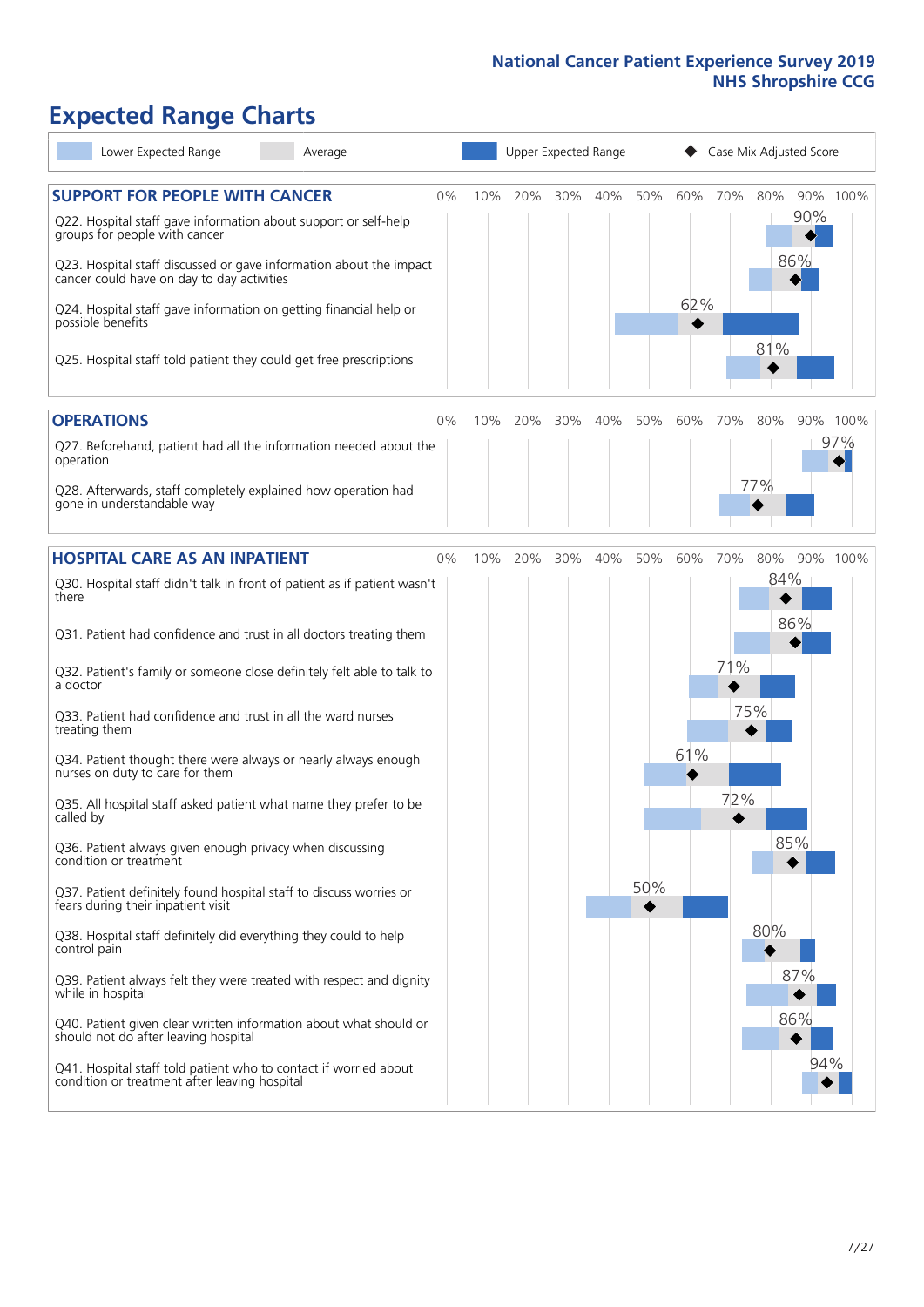# **Expected Range Charts**

| Lower Expected Range<br>Average                                                                                                                                                                                                                                                                                                                                                                                                                                                                                                                                                                                                                                                                        |       |     | Upper Expected Range |                   |            |            |            |                   | Case Mix Adjusted Score    |          |                 |
|--------------------------------------------------------------------------------------------------------------------------------------------------------------------------------------------------------------------------------------------------------------------------------------------------------------------------------------------------------------------------------------------------------------------------------------------------------------------------------------------------------------------------------------------------------------------------------------------------------------------------------------------------------------------------------------------------------|-------|-----|----------------------|-------------------|------------|------------|------------|-------------------|----------------------------|----------|-----------------|
| <b>HOSPITAL CARE AS A DAY PATIENT / OUTPATIENT 0%</b><br>Q43. Patient definitely found hospital staff to discuss worries or<br>fears during their outpatient or day case visit<br>Q44. Cancer doctor had the right documents at patient's last<br>outpatient appointment<br>Q46. Beforehand patient completely had all information needed<br>about radiotherapy treatment<br>Q47. Patient completely given understandable information about<br>whether radiotherapy was working<br>Q49. Beforehand patient completely had all information needed<br>about chemotherapy treatment<br>Q50. Patient given enough information about whether<br>chemotherapy was working in a completely understandable way |       | 10% | 20%                  | 30%               | 40%        | 50%        | 60%<br>62% | 70%<br>72%<br>66% | 80%<br>$\mathbb{R}$<br>85% | 87%      | 90% 100%<br>96% |
| <b>HOME CARE AND SUPPORT</b><br>Q51. Hospital staff definitely gave family or someone close all the<br>information needed to help care at home<br>Q52. Patient definitely given enough support from health or social<br>services during treatment<br>Q53. Patient definitely given enough support from health or social<br>services after treatment                                                                                                                                                                                                                                                                                                                                                    | 0%    | 10% | 20%                  | 30%               | 40%<br>43% | 50%<br>51% | 60%<br>61% | 70%               | 80%                        |          | 90% 100%        |
| <b>CARE FROM YOUR GENERAL PRACTICE</b><br>Q54. GP given enough information about patient's condition and<br>treatment<br>Q55. General practice staff definitely did everything they could to<br>support patient during treatment                                                                                                                                                                                                                                                                                                                                                                                                                                                                       | 0%    | 10% | 20%                  | 30%               | 40%        | 50%        | 60%<br>62% | 70%               | 80%                        |          | 90% 100%<br>97% |
| <b>YOUR OVERALL NHS CARE</b><br>Q56. Different people treating and caring for patient always work<br>well together to give best possible care<br>Q57. Patient given a care plan<br>Q58. Overall the administration of care was good or very good<br>Q59. Patient felt length of time for attending clinics and<br>appointments for cancer was about right<br>Q60. Someone discussed with patient whether they would like to<br>take part in cancer research                                                                                                                                                                                                                                            | $0\%$ | 10% | 20%                  | 30%<br>32%<br>26% | 40%        | 50%        | 60%        | 70%<br>73%        | 80%<br>77%                 | 89%      | 90% 100%        |
| Q61. Patient's average rating of care scored from very poor to very<br>good                                                                                                                                                                                                                                                                                                                                                                                                                                                                                                                                                                                                                            | 0     |     | 2                    | 3                 | 4          | 5          | 6          |                   | 8                          | 9<br>8.8 | 10              |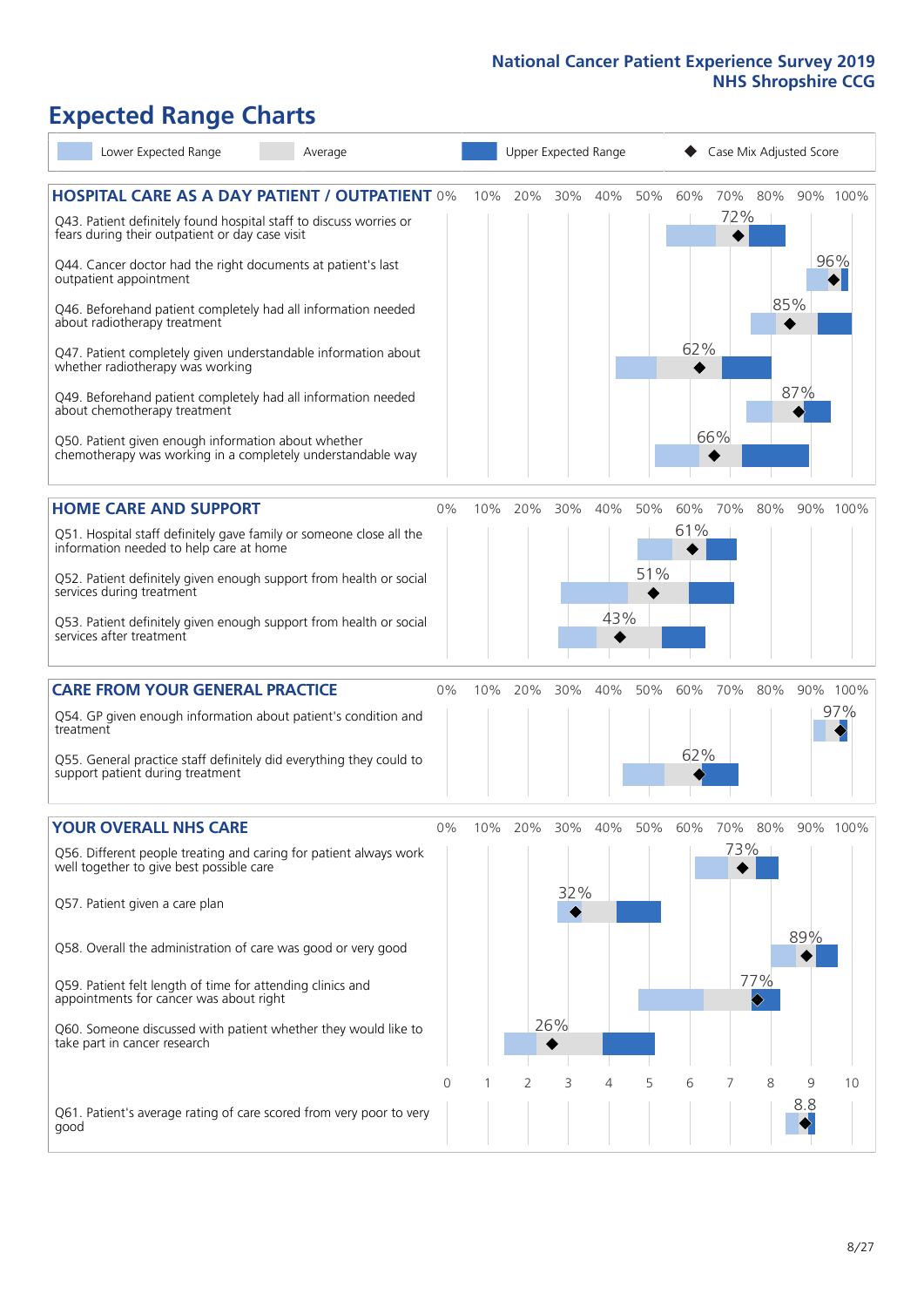## **Comparability Tables**

\* Indicates where a score has been suppressed because there are less than 21 responses.

\*\* No score available for 2018.

 $\triangle$  or  $\nabla$ 

Change 2018-2019: Indicates where 2019 score is significantly higher or lower than 2018 score Change Overall: Indicates significant change overall (2015, 2016, 2017, 2018 and 2019).

Adjusted Score below Lower Expected Range Adjusted Score between Upper and Lower Expected Ranges Adjusted Score above Upper Expected Range

|                                                                             |           |               | Unadjusted Scores |               |                                             |         |               | Case Mix Adjusted Scores |                                     |                   |
|-----------------------------------------------------------------------------|-----------|---------------|-------------------|---------------|---------------------------------------------|---------|---------------|--------------------------|-------------------------------------|-------------------|
|                                                                             | 2018<br>n | 2018<br>Score | 2019<br>n         | 2019<br>Score | $\sim$   Change   Change  <br>2018-<br>2019 | Overall | 2019<br>Score | Lower<br>Range           | Upper<br>Expected Expected<br>Range | National<br>Score |
| <b>SEEING YOUR GP</b>                                                       |           |               |                   |               |                                             |         |               |                          |                                     |                   |
| Q1. Saw GP once or twice before being told they needed to go<br>to hospital | 466       | 80%           | 465               | 77%           |                                             |         | <b>77%</b>    | 75%                      | 83%                                 | 79%               |
| Q2. Patient thought they were seen as soon as necessary                     | 627       | 84%           | 645               | 84%           |                                             |         | 84%           | 81%                      | 87%                                 | 84%               |
| <b>DIAGNOSTIC TESTS</b>                                                     |           |               |                   |               |                                             |         |               |                          |                                     |                   |

| <b>PIASIVOJIJE I LJIJ</b>                                                 |      |     |     |     |  |     |     |     |     |
|---------------------------------------------------------------------------|------|-----|-----|-----|--|-----|-----|-----|-----|
| O5. Received all the information needed about the test                    | $**$ | **  |     | 96% |  | 95% | 93% | 97% | 95% |
| Q6. The length of time waiting for the test to be done was<br>about right | 553  | 86% | 562 | 88% |  | 88% | 85% | 91% | 88% |
| Q7. Test results explained in completely understandable way               | 559  | 78% | 562 | 80% |  | 79% | 77% | 83% | 80% |

| <b>FINDING OUT WHAT WAS WRONG WITH YOU</b>                                                      |     |     |     |     |     |     |     |     |
|-------------------------------------------------------------------------------------------------|-----|-----|-----|-----|-----|-----|-----|-----|
| Q10. Patient told they could bring a family member or friend<br>when first told they had cancer | 594 | 84% | 618 | 82% | 82% | 72% | 82% | 77% |
| Q11. Patient felt they were told sensitively that they had cancer                               | 627 | 86% | 649 | 87% | 87% | 83% | 88% | 86% |
| Q12. Patient completely understood the explanation of what<br>was wrong                         | 632 | 75% | 653 | 73% | 72% | 70% | 77% | 73% |
| Q13. Patient given easy to understand written information<br>about the type of cancer they had  | 554 | 75% | 569 | 72% | 72% | 71% | 78% | 74% |

| <b>DECIDING THE BEST TREATMENT FOR YOU</b>                                                              |      |     |     |     |  |     |     |     |     |
|---------------------------------------------------------------------------------------------------------|------|-----|-----|-----|--|-----|-----|-----|-----|
| Q14. Patient felt that treatment options were completely<br>explained                                   | 571  | 82% | 581 | 83% |  | 83% | 80% | 86% | 83% |
| Q15. Patient felt possible side effects were definitely explained<br>in an understandable way           | 609  | 72% | 623 | 73% |  | 74% | 69% | 76% | 73% |
| Q16. Patient definitely given practical advice and support in<br>dealing with side effects of treatment | 613  | 65% | 628 | 66% |  | 67% | 64% | 71% | 67% |
| Q17. Patient definitely told about side effects that could affect<br>them in the future                 | 590  | 57% | 601 | 55% |  | 55% | 53% | 61% | 57% |
| Q18. Patient definitely involved as much as they wanted in<br>decisions about care and treatment        | $**$ | **  | 640 | 81% |  | 81% | 78% | 84% | 81% |

| <b>CLINICAL NURSE SPECIALIST (CNS)</b>                                                    |     |     |     |     |  |     |     |     |     |
|-------------------------------------------------------------------------------------------|-----|-----|-----|-----|--|-----|-----|-----|-----|
| Q19. Patient given the name of a CNS who would support them<br>through their treatment    | 610 | 90% | 622 | 92% |  | 92% | 90% | 94% | 92% |
| Q20. Patient found it very or quite easy to contact their CNS                             | 478 | 82% | 501 | 84% |  | 84% | 81% | 88% | 85% |
| Q21. Patient got understandable answers to important<br>questions all or most of the time | 456 | 86% | 496 | 87% |  | 87% | 85% | 90% | 87% |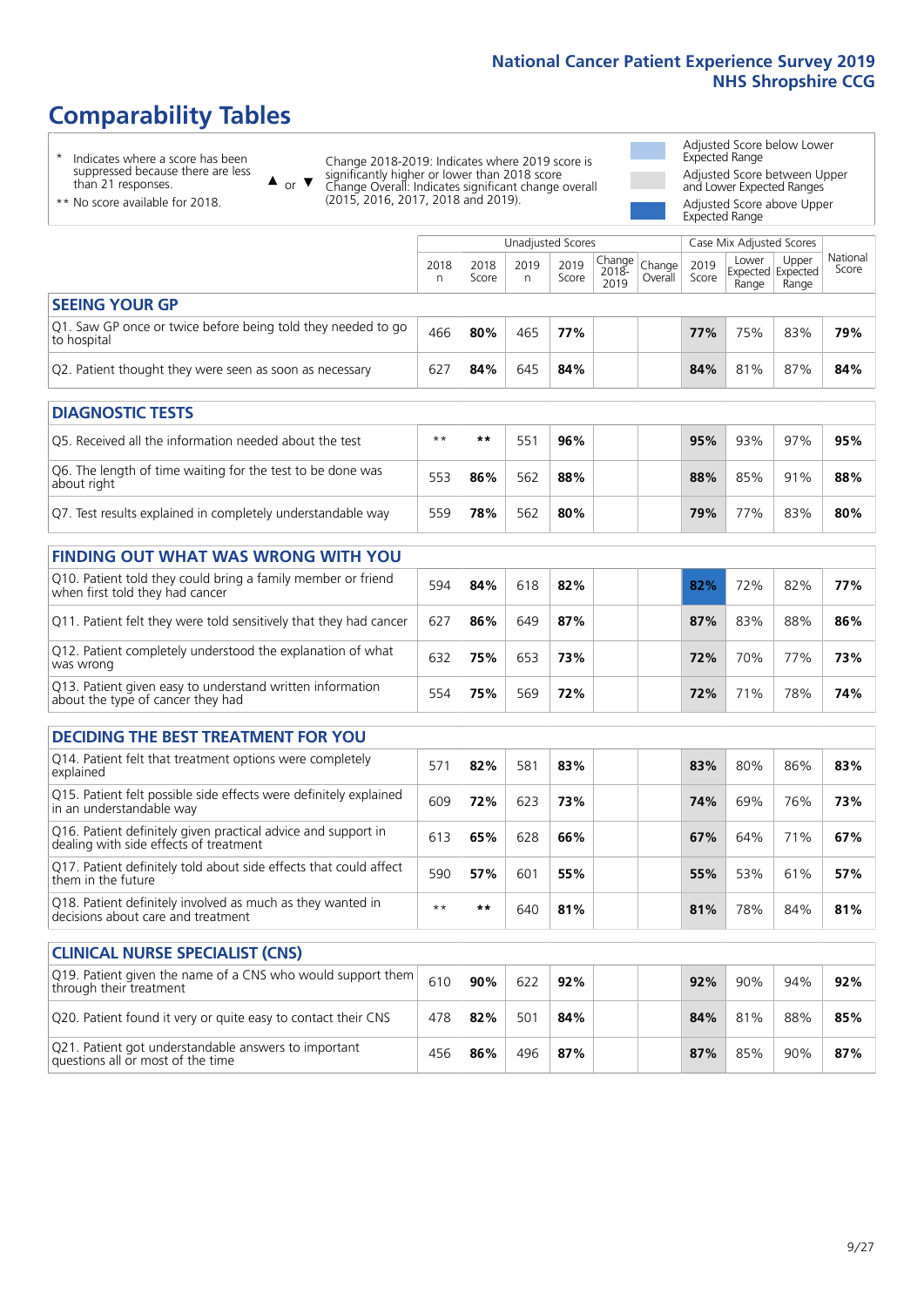### **Comparability Tables**

\* Indicates where a score has been suppressed because there are less than 21 responses.

\*\* No score available for 2018.

 $\triangle$  or  $\nabla$ 

Change 2018-2019: Indicates where 2019 score is significantly higher or lower than 2018 score Change Overall: Indicates significant change overall (2015, 2016, 2017, 2018 and 2019).

Adjusted Score below Lower Expected Range Adjusted Score between Upper and Lower Expected Ranges Adjusted Score above Upper Expected Range

|                                                                                                                   | Unadjusted Scores |               |            |               |                         |                   | Case Mix Adjusted Scores |                                     |                |                   |
|-------------------------------------------------------------------------------------------------------------------|-------------------|---------------|------------|---------------|-------------------------|-------------------|--------------------------|-------------------------------------|----------------|-------------------|
|                                                                                                                   | 2018<br>n         | 2018<br>Score | 2019<br>n. | 2019<br>Score | Change<br>2018-<br>2019 | Change<br>Overall | 2019<br>Score            | Lower<br>Expected Expected<br>Range | Upper<br>Range | National<br>Score |
| <b>SUPPORT FOR PEOPLE WITH CANCER</b>                                                                             |                   |               |            |               |                         |                   |                          |                                     |                |                   |
| Q22. Hospital staff gave information about support or self-help<br>groups for people with cancer                  | 482               | 88%           | 516        | 90%           |                         |                   | 90%                      | 85%                                 | 91%            | 88%               |
| Q23. Hospital staff discussed or gave information about the<br>impact cancer could have on day to day activities  | 412               | 84%           | 426        | 86%           |                         | ▲                 | 86%                      | 81%                                 | 87%            | 84%               |
| Q24. Hospital staff gave information on getting financial help or<br>possible benefits                            | 295               | 57%           | 320        | 62%           |                         |                   | 62%                      | 57%                                 | 68%            | 63%               |
| Q25. Hospital staff told patient they could get free prescriptions                                                | 282               | 86%           | 284        | 82%           |                         |                   | 81%                      | 77%                                 | 86%            | 82%               |
| <b>OPERATIONS</b>                                                                                                 |                   |               |            |               |                         |                   |                          |                                     |                |                   |
| Q27. Beforehand, patient had all the information needed about<br>the operation                                    | 312               | 96%           | 323        | 97%           |                         |                   | 97%                      | 94%                                 | 98%            | 96%               |
| Q28. Afterwards, staff completely explained how operation had<br>gone in understandable way                       | 314               | 81%           | 327        | 77%           |                         |                   | 77%                      | 75%                                 | 84%            | 79%               |
| <b>HOSPITAL CARE AS AN INPATIENT</b>                                                                              |                   |               |            |               |                         |                   |                          |                                     |                |                   |
| Q30. Hospital staff didn't talk in front of patient as if patient<br>wasn't there                                 | $\star\star$      | $***$         | 321        | 84%           |                         |                   | 84%                      | 80%                                 | 88%            | 84%               |
| Q31. Patient had confidence and trust in all doctors treating<br>them                                             | $\star\star$      | $***$         | 323        | 86%           |                         |                   | 86%                      | 80%                                 | 88%            | 84%               |
| Q32. Patient's family or someone close definitely felt able to talk<br>to a doctor                                | $\star\star$      | $***$         | 275        | 71%           |                         |                   | 71%                      | 67%                                 | 77%            | 72%               |
| Q33. Patient had confidence and trust in all the ward nurses<br>treating them                                     | $\star\star$      | $***$         | 323        | 75%           |                         |                   | 75%                      | 69%                                 | 79%            | 74%               |
| Q34. Patient thought there were always or nearly always<br>enough nurses on duty to care for them                 | $**$              | $***$         | 321        | 61%           |                         |                   | 61%                      | 59%                                 | 70%            | 64%               |
| Q35. All hospital staff asked patient what name they prefer to<br>be called by                                    | $\star\star$      | $**$          | 320        | 72%           |                         |                   | 72%                      | 63%                                 | 79%            | 71%               |
| Q36. Patient always given enough privacy when discussing<br>condition or treatment                                | $**$              | **            | 321        | 85%           |                         |                   | 85%                      | 81%                                 | 89%            | 85%               |
| Q37. Patient definitely found hospital staff to discuss worries or<br>fears during their inpatient visit          | $\star\star$      | $***$         | 240        | 50%           |                         |                   | 50%                      | 46%                                 | 58%            | 52%               |
| Q38. Hospital staff definitely did everything they could to help<br>control pain                                  | $\star\star$      | $***$         | 279        | 80%           |                         |                   | 80%                      | 78%                                 | 87%            | 83%               |
| Q39. Patient always felt they were treated with respect and<br>dignity while in hospital                          | $\star\star$      | $***$         | 325        | 87%           |                         |                   | 87%                      | 84%                                 | 91%            | 88%               |
| Q40. Patient given clear written information about what should<br>or should not do after leaving hospital         | $\star\star$      | **            | 305        | 86%           |                         |                   | 86%                      | 82%                                 | 90%            | 86%               |
| Q41. Hospital staff told patient who to contact if worried about<br>condition or treatment after leaving hospital | $\star\star$      | $***$         | 312        | 94%           |                         |                   | 94%                      | 92%                                 | 97%            | 94%               |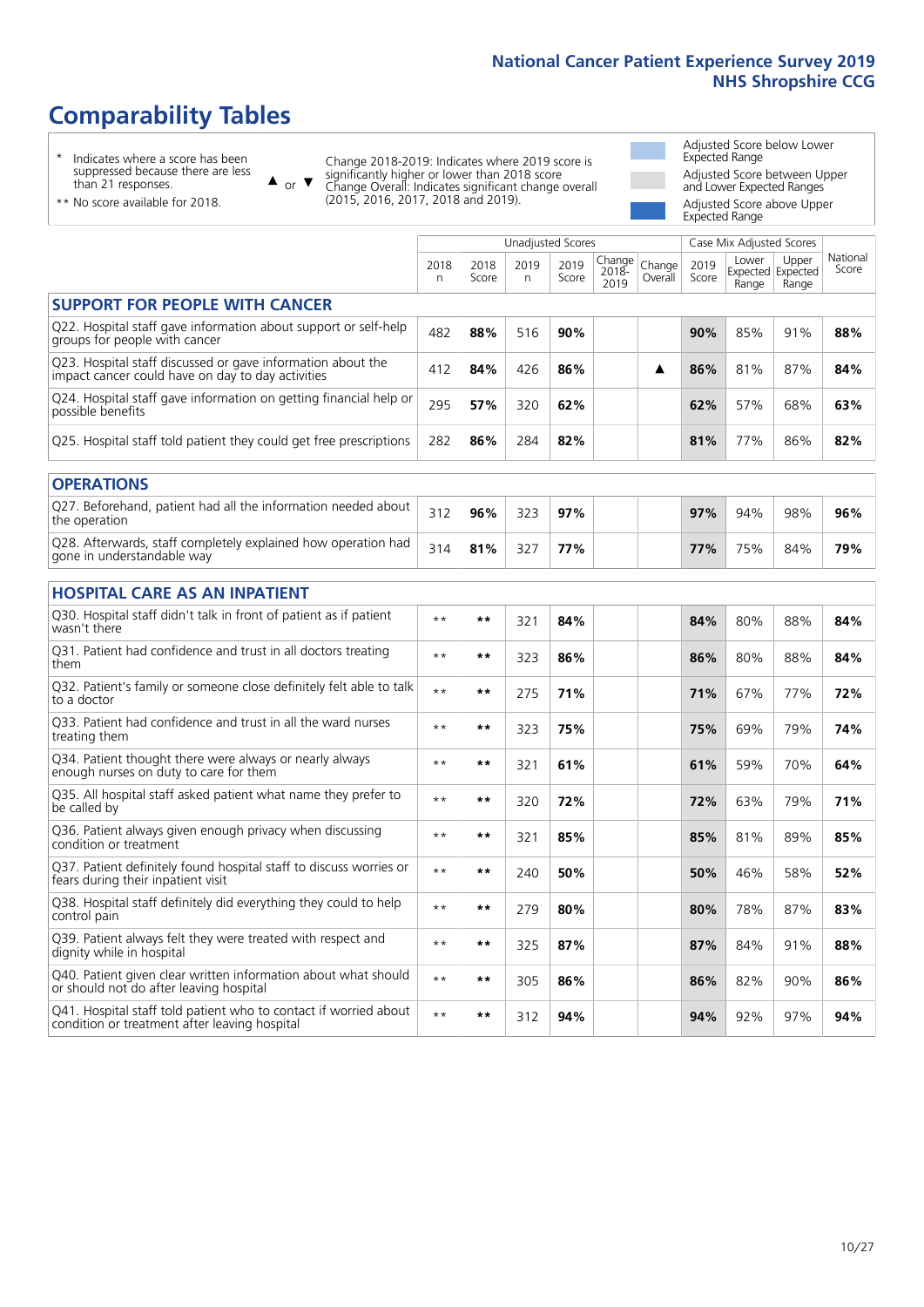Unadjusted Scores **Case Mix Adjusted Scores** 

### **Comparability Tables**

\* Indicates where a score has been suppressed because there are less than 21 responses.

 $\triangle$  or  $\nabla$ 

Change 2018-2019: Indicates where 2019 score is significantly higher or lower than 2018 score Change Overall: Indicates significant change overall (2015, 2016, 2017, 2018 and 2019).

Adjusted Score below Lower Expected Range Adjusted Score between Upper and Lower Expected Ranges Adjusted Score above Upper Expected Range

| ** No score available for 2018. |
|---------------------------------|

|                                                                                                                       | 2018<br>n | 2018<br>Score | 2019<br>n | 2019<br>Score | Change<br>2018-<br>2019 | Change<br>Overall | 2019<br>Score | Lower<br>Range | Upper<br>Expected Expected<br>Range | National<br>Score |
|-----------------------------------------------------------------------------------------------------------------------|-----------|---------------|-----------|---------------|-------------------------|-------------------|---------------|----------------|-------------------------------------|-------------------|
| <b>HOSPITAL CARE AS A DAY PATIENT / OUTPATIENT</b>                                                                    |           |               |           |               |                         |                   |               |                |                                     |                   |
| Q43. Patient definitely found hospital staff to discuss worries or<br>fears during their outpatient or day case visit | 497       | 73%           | 496       | 73%           |                         |                   | 72%           | 66%            | 74%                                 | 71%               |
| Q44. Cancer doctor had the right documents at patient's last<br>outpatient appointment                                | 555       | 95%           | 574       | 95%           |                         |                   | 96%           | 94%            | 97%                                 | 96%               |
| Q46. Beforehand patient completely had all information needed<br>about radiotherapy treatment                         | 156       | 81%           | 172       | 85%           |                         |                   | 85%           | 81%            | 92%                                 | 86%               |
| Q47. Patient completely given understandable information<br>about whether radiotherapy was working                    | 120       | 46%           | 139       | 62%           | ▲                       |                   | 62%           | 52%            | 68%                                 | 60%               |
| Q49. Beforehand patient completely had all information needed<br>about chemotherapy treatment                         | 329       | 80%           | 340       | 87%           |                         |                   | 87%           | 80%            | 88%                                 | 84%               |
| Q50. Patient given enough information about whether<br>chemotherapy was working in a completely understandable way    | 302       | 67%           | 312       | 66%           |                         |                   | 66%           | 62%            | 73%                                 | 68%               |
| <b>HOME CARE AND SUPPORT</b>                                                                                          |           |               |           |               |                         |                   |               |                |                                     |                   |
| Q51. Hospital staff definitely gave family or someone close all<br>the information needed to help care at home        | 521       | 60%           | 517       | 61%           |                         |                   | 61%           | 56%            | 64%                                 | 60%               |
| Q52. Patient definitely given enough support from health or<br>social services during treatment                       | 247       | 54%           | 295       | 51%           |                         |                   | 51%           | 45%            | 60%                                 | 52%               |
| Q53. Patient definitely given enough support from health or<br>social services after treatment                        | 127       | 46%           | 148       | 44%           |                         |                   | 43%           | 37%            | 53%                                 | 45%               |
| <b>CARE FROM YOUR GENERAL PRACTICE</b>                                                                                |           |               |           |               |                         |                   |               |                |                                     |                   |
| Q54. GP given enough information about patient's condition<br>and treatment                                           | 507       | 94%           | 562       | 97%           |                         |                   | 97%           | 93%            | 97%                                 | 95%               |
| Q55. General practice staff definitely did everything they could<br>to support patient during treatment               | 448       | 67%           | 468       | 62%           |                         |                   | 62%           | 54%            | 63%                                 | 58%               |
| <b>YOUR OVERALL NHS CARE</b>                                                                                          |           |               |           |               |                         |                   |               |                |                                     |                   |
| Q56. Different people treating and caring for patient always<br>work well together to give best possible care         | $**$      | **            | 624       | 73%           |                         |                   | 73%           | 69%            | 76%                                 | 73%               |
| Q57. Patient given a care plan                                                                                        | 466       | 32%           | 485       | 31%           |                         |                   | 32%           | 33%            | 42%                                 | 38%               |
| Q58. Overall the administration of care was good or very good                                                         | 621       | 88%           | 645       | 89%           |                         |                   | 89%           | 86%            | 91%                                 | 89%               |
| Q59. Patient felt length of time for attending clinics and<br>appointments for cancer was about right                 | 623       | 72%           | 641       | 77%           |                         | ▲                 | 77%           | 63%            | 75%                                 | 69%               |
| Q60. Someone discussed with patient whether they would like<br>to take part in cancer research                        | 606       | 28%           | 616       | 26%           |                         |                   | 26%           | 22%            | 38%                                 | 30%               |
| Q61. Patient's average rating of care scored from very poor to<br>very good                                           | 620       | 8.8           | 624       | 8.9           |                         |                   | 8.8           | 8.7            | 8.9                                 | 8.8               |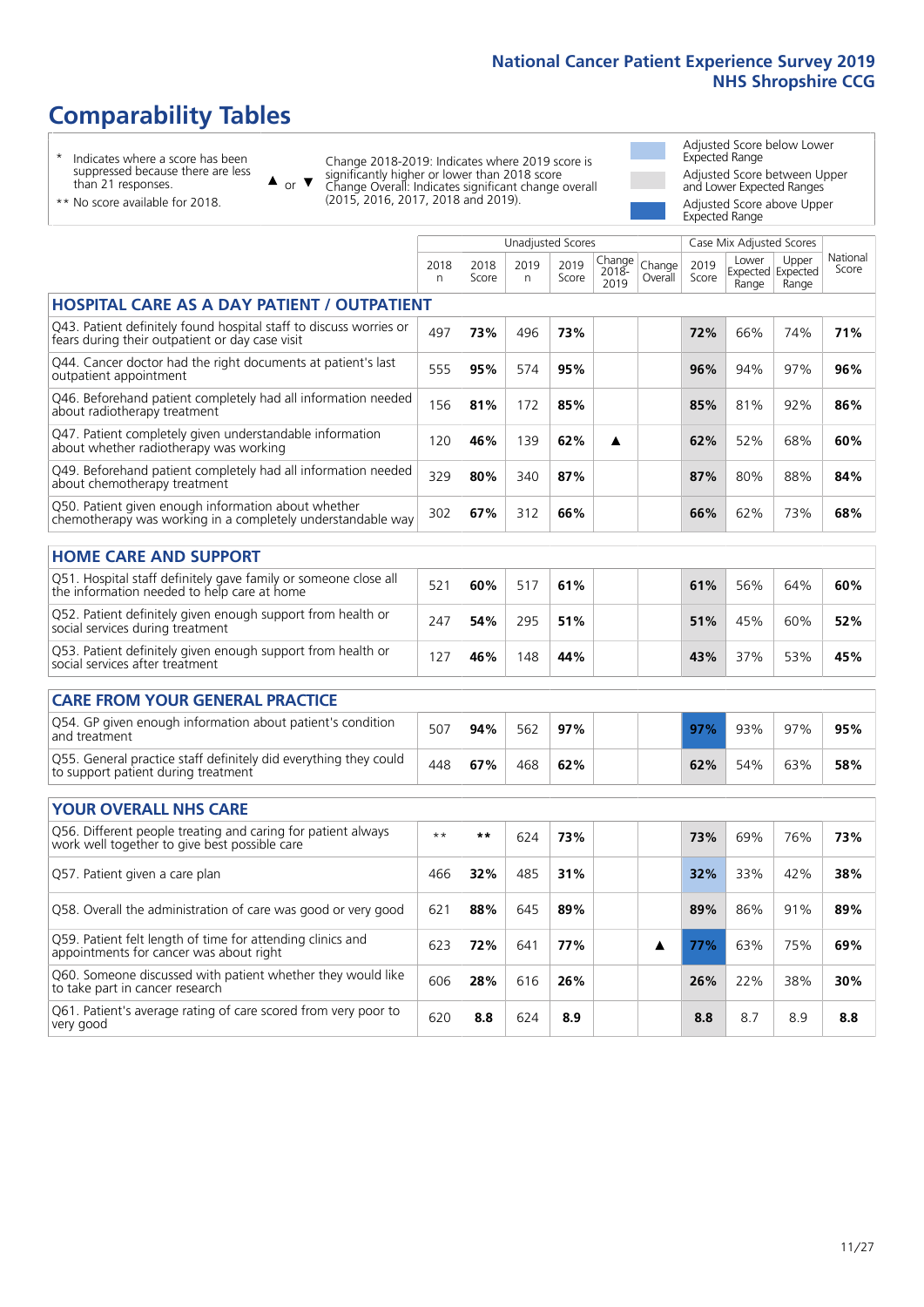### **Tumour Type Tables**

- \* Indicates where a score has been suppressed because there are less than 21 responses.
- n.a. Indicates that there were no respondents for that tumour group.

| <b>SEEING YOUR GP</b>                           |            |              |               |                   |                   |                |                  |      | Tumour Group |         |      |                 |                                                     |       |                |
|-------------------------------------------------|------------|--------------|---------------|-------------------|-------------------|----------------|------------------|------|--------------|---------|------|-----------------|-----------------------------------------------------|-------|----------------|
|                                                 |            | Brain<br>CNS | <b>Breast</b> | Colorectal<br>LGT | ত<br>Gynaecologic | Haematological | Head and<br>Neck | Lung | Prostate     | Sarcoma | Skin | Upper<br>Gastro | Jrological                                          | Other | All<br>Cancers |
| Q1. Saw GP once or twice before being told they | <b>CCG</b> | $\star$      |               |                   | 97% 73% 57% 60%   |                | $\star$          |      | 74% 82%      |         |      |                 | 82% 82% 69% 77%                                     |       |                |
| needed to go to hospital                        | National   | 59%          |               |                   |                   |                |                  |      |              |         |      |                 | 94% 75% 77% 67% 79% 71% 82% 71% 90% 74% 83% 74% 79% |       |                |
| Q2. Patient thought they were seen as soon as   | <b>CCG</b> | $\star$      |               |                   | 93% 84% 85% 76%   |                | $\star$          |      | 79% 88%      | $\star$ |      |                 | 96% 78% 75% 84%                                     |       |                |
| necessary                                       | National   | 79%          |               |                   |                   |                |                  |      |              |         |      |                 | 89% 83% 81% 82% 81% 84% 86% 69% 85% 79% 85% 79%     |       | 84%            |

#### **DIAGNOSTIC TESTS** Tumour Group

|                                                   |                                                                  | Brain   | <b>Breast</b> | olorectal<br>LGT<br>Ü | Gynaecological | Haematological | Head and<br>Neck | Lung     | Prostate | Sarcoma  | Skin | Upper<br>Gastro | Irological       | Other | All<br>Cancers |
|---------------------------------------------------|------------------------------------------------------------------|---------|---------------|-----------------------|----------------|----------------|------------------|----------|----------|----------|------|-----------------|------------------|-------|----------------|
| Q5. Received all the information needed about     | <b>CCG</b>                                                       | $\star$ |               | 97% 97%               | 96%            | $90\%$         | $\star$          | 100% 95% |          | $^\star$ |      |                 | 93% 100% 93% 96% |       |                |
| the test                                          | National                                                         | 93%     | 95%           | 95%                   | 93%            |                | 95% 93% 95% 95%  |          |          | 93%      | 96%  | 95%             | 95% 95% 95%      |       |                |
| Q6. The length of time waiting for the test to be | <b>CCG</b>                                                       | $\star$ |               | $92\%$ 93%            | 82%            | 90%            | $\star$          | 86% 88%  |          | $\star$  |      |                 | 89% 83% 83% 88%  |       |                |
| done was about right                              | National 84% 91% 88% 86% 89% 88% 87% 87% 81% 87% 84% 87% 86% 88% |         |               |                       |                |                |                  |          |          |          |      |                 |                  |       |                |
| Q7. Test results explained in completely          | <b>CCG</b>                                                       | $\star$ |               | 80% 88% 71% 78%       |                |                | $\star$          | 89% 82%  |          | $\star$  |      |                 | 70% 73% 79% 80%  |       |                |
| understandable way                                | National 71% 83% 82% 77% 77% 79% 80% 80% 78% 84% 75% 80% 76% 80% |         |               |                       |                |                |                  |          |          |          |      |                 |                  |       |                |

| <b>FINDING OUT WHAT WAS WRONG WITH YOU</b>        |            |         |               |                        |                |                         |                     |         | Tumour Group |         |      |                 |            |             |                |
|---------------------------------------------------|------------|---------|---------------|------------------------|----------------|-------------------------|---------------------|---------|--------------|---------|------|-----------------|------------|-------------|----------------|
|                                                   |            | Brain   | <b>Breast</b> | olorectal.<br>LGT<br>Ū | Gynaecological | Haematologica           | Head and<br>Neck    | Lung    | Prostate     | Sarcoma | Skin | Upper<br>Gastro | Urological | Other       | All<br>Cancers |
| Q10. Patient told they could bring a family       | <b>CCG</b> | $\star$ | 92%           | 86%                    | 85%            | 72%                     | $\star$             | 81%     | 78%          | $\star$ |      | 93%             | $77\%$     | 87% 82%     |                |
| member or friend when first told they had cancer  | National   | 85%     | 82%           | 82%                    | 71%            | 71%                     | 71%                 | 77%     | 79%          | 73%     | 69%  | 76%             | 73%        |             | 75% 77%        |
| Q11. Patient felt they were told sensitively that | <b>CCG</b> | $\star$ | 88%           | 90%                    | 80%            | 90%                     | $\ast$              | 84% 82% |              | $\ast$  |      | 89%             | 82%        | 88% 87%     |                |
| they had cancer                                   | National   | 79%     | 89% 87%       |                        |                | 82% 84% 87% 83% 86% 84% |                     |         |              |         | 89%  | 81%             |            |             | 84% 83% 86%    |
| Q12. Patient completely understood the            | <b>CCG</b> | $\star$ | 73%           | 78%                    | 63%            | 57%                     | $\star$             | 88% 80% |              | $\star$ |      | 70%             |            | 73% 71% 73% |                |
| explanation of what was wrong                     | National   | 66%     | 77%           | 79%                    | 73%            | 60%                     | 78%                 | 76% 79% |              | 67%     | 80%  | 70%             | 77%        |             | 70% 73%        |
| Q13. Patient given easy to understand written     | CCG        | $\star$ |               | 78% 77%                | 53%            | 76%                     | $\star$             | 65% 79% |              | $\star$ |      |                 | 65% 70%    |             | 58% 72%        |
| information about the type of cancer they had     | National   | 66%     | 78%           | 73%                    | 71%            |                         | 76% 69% 67% 83% 67% |         |              |         | 84%  | 67%             | 74%        | 65%         | 74%            |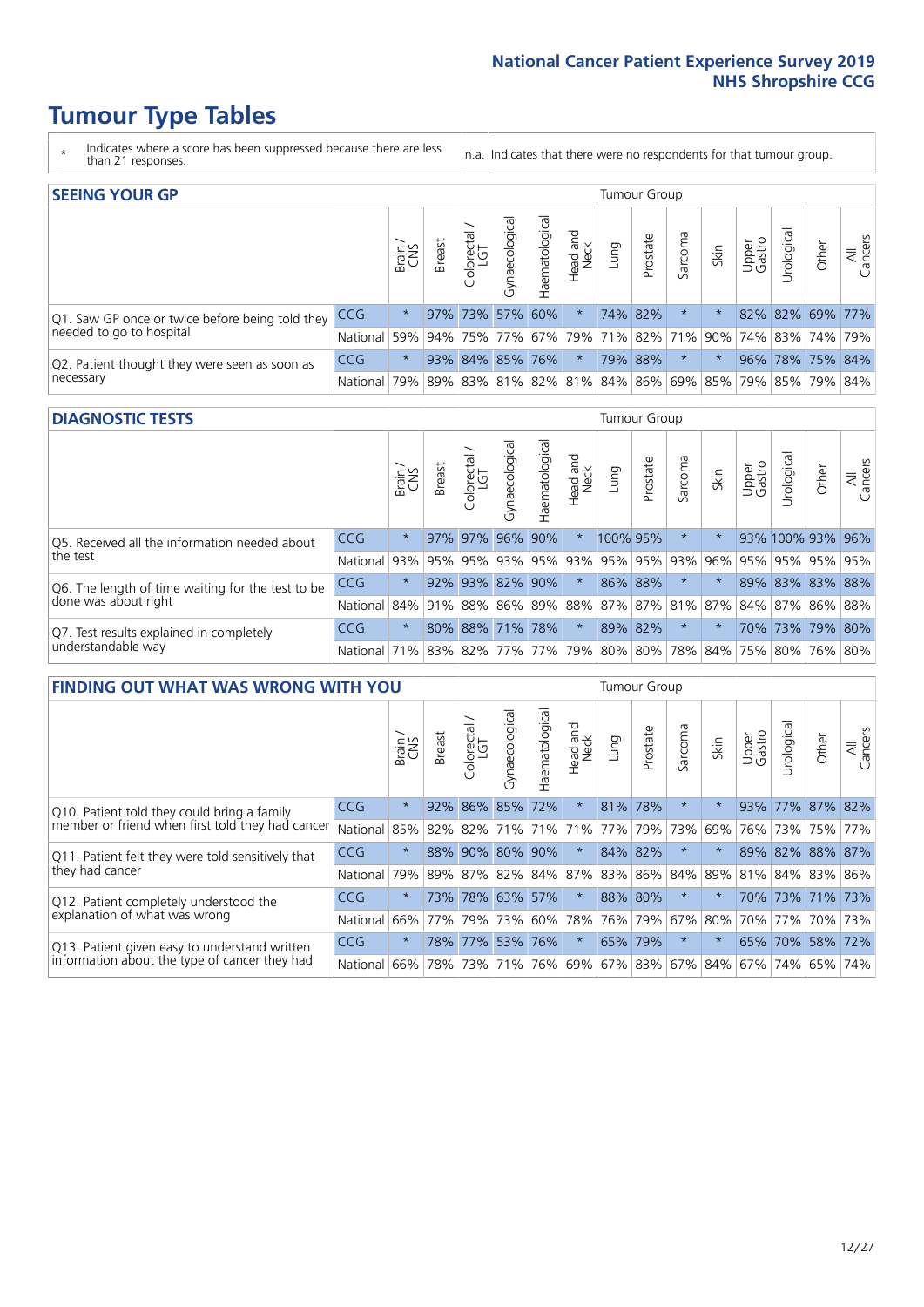### **Tumour Type Tables**

- \* Indicates where a score has been suppressed because there are less than 21 responses.
- n.a. Indicates that there were no respondents for that tumour group.

| <b>DECIDING THE BEST TREATMENT FOR YOU</b>         |            |         |               |                       |                |                |                        |      | <b>Tumour Group</b> |                                     |         |                 |            |                 |                |
|----------------------------------------------------|------------|---------|---------------|-----------------------|----------------|----------------|------------------------|------|---------------------|-------------------------------------|---------|-----------------|------------|-----------------|----------------|
|                                                    |            | Brain   | <b>Breast</b> | olorectal<br>LGT<br>Ũ | Gynaecological | Haematological | ad and<br>Neck<br>Head | Lung | Prostate            | Sarcoma                             | Skin    | Upper<br>Gastro | Jrological | Other           | All<br>Cancers |
| Q14. Patient felt that treatment options were      | CCG        | $\star$ | 87%           | 87%                   | 90%            | 88%            | $\star$                | 93%  | 78%                 | $\star$                             |         | 74%             | 77%        | 70%             | 83%            |
| completely explained                               | National   | 85%     | 85%           | 85%                   |                | 85% 82%        | 87%                    |      | 84% 83%             | 83%                                 | 89%     | 81%             |            | 83% 79% 83%     |                |
| Q15. Patient felt possible side effects were       | <b>CCG</b> | $\star$ | 76%           | 76%                   | 70%            | 70%            | $\star$                |      | 65% 72%             | $^\star$                            |         | 73%             |            | 74% 75% 73%     |                |
| definitely explained in an understandable way      | National   | 69%     | 74%           | 76%                   | 75%            | 69%            | 73%                    |      | 74% 73%             | 73%                                 | 77%     | 72%             | 71%        | 70% 73%         |                |
| Q16. Patient definitely given practical advice and | <b>CCG</b> | $\star$ | 74%           | 71%                   |                | 67% 64%        | $\star$                |      | 62% 59%             | $^\star$                            |         |                 |            | 62% 67% 60% 66% |                |
| support in dealing with side effects of treatment  | National   | 63%     | 70%           | 70%                   |                | 69% 65%        | 70%                    |      | 69% 65%             | 66%                                 | 71%     | 66%             |            | 63% 64%         | 67%            |
| Q17. Patient definitely told about side effects    | <b>CCG</b> | $\star$ | 58%           | 59%                   |                | 48% 55%        | $\star$                |      | 64% 60%             | $\ast$                              | $\star$ | 42%             |            | 58% 39% 55%     |                |
| that could affect them in the future               | National   | 62%     | 57%           | 59%                   |                | 56% 51%        | 64%                    |      | 56% 66%             | 54%                                 | 66%     | 53%             |            | 56% 52%         | 57%            |
| Q18. Patient definitely involved as much as they   | <b>CCG</b> | $\star$ | 85%           | 79%                   |                | 79% 82%        | $\ast$                 |      | 97% 85%             | $\ast$                              | $\star$ | 79%             |            | 78% 70% 81%     |                |
| wanted in decisions about care and treatment       | National   | 79%     |               |                       |                |                |                        |      |                     | 81% 83% 81% 80% 81% 81% 84% 81% 87% |         | 79%             | 79%        | 78% 81%         |                |

#### **CLINICAL NURSE SPECIALIST (CNS)** Tumour Group

|                                             |          | Brain   | <b>Breast</b>           | olorectal<br>LGT<br>$\cup$ | aecologica<br>ĞŘ | $\overline{\sigma}$<br>Ü<br>aematologi | Head and<br>Neck | Lung    | Prostate | Sarcoma  | Skin    | Upper<br>Gastro                             | $\sigma$<br>rologica | Other                                   | All<br>ancers<br>$\cup$ |
|---------------------------------------------|----------|---------|-------------------------|----------------------------|------------------|----------------------------------------|------------------|---------|----------|----------|---------|---------------------------------------------|----------------------|-----------------------------------------|-------------------------|
| Q19. Patient given the name of a CNS who    | CCG      | $\star$ |                         | 96% 92%                    | 97%              | 94%                                    | $^\star$         | 94% 88% |          | $^\star$ |         |                                             |                      | 96% 83% 85% 92%                         |                         |
| would support them through their treatment  | National |         | 95% 95% 92% 95% 92% 91% |                            |                  |                                        |                  |         |          |          |         |                                             |                      | 94%   91%   91%   91%   93%   85%   89% | 92%                     |
| Q20. Patient found it very or quite easy to | CCG      | $\star$ |                         |                            | 91% 86% 72%      | 83%                                    | $\star$          | 88% 86% |          | $\ast$   | $\star$ | 68%                                         |                      | 79% 76% 84%                             |                         |
| contact their CNS                           | National |         |                         |                            |                  |                                        |                  |         |          |          |         | 86% 84% 88% 85% 87% 86% 86% 80% 86% 90% 85% |                      | 83% 83%                                 | 85%                     |
| Q21. Patient got understandable answers to  | CCG      | $\star$ |                         |                            | 86% 85% 85%      | 93%                                    | $\star$          | 88% 90% |          | $\ast$   | $\star$ |                                             | 77% 95%              | 80% 87%                                 |                         |
| important questions all or most of the time | National |         | 82%   87%   89%   86%   |                            |                  |                                        |                  |         |          |          |         |                                             |                      | 89% 88% 86% 87% 87% 93% 86% 87% 86%     | 87%                     |

| <b>SUPPORT FOR PEOPLE WITH CANCER</b>                                                             |            |         |               |            |                |                |                        |             | Tumour Group |                  |         |                 |            |         |                |
|---------------------------------------------------------------------------------------------------|------------|---------|---------------|------------|----------------|----------------|------------------------|-------------|--------------|------------------|---------|-----------------|------------|---------|----------------|
|                                                                                                   |            | Brain   | <b>Breast</b> | Colorectal | Gynaecological | Haematological | ad and<br>Neck<br>Head | <b>Dung</b> | Prostate     | arcoma<br>$\sim$ | Skin    | Upper<br>Gastro | Jrological | Other   | All<br>Cancers |
| Q22. Hospital staff gave information about<br>support or self-help groups for people with         | <b>CCG</b> | $\star$ | 95%           | 93%        | 89%            | 92%            | $\star$                | 92%         | 86%          | $\star$          | $\star$ | $\star$         |            | 76% 82% | 90%            |
| cancer                                                                                            | National   | 92%     | 92%           | 88%        | 87%            | 86%            | 88%                    |             | 87% 91%      | 86%              | 90%     | 88%             | 81%        | 83%     | 88%            |
| Q23. Hospital staff discussed or gave information<br>about the impact cancer could have on day to | CCG        | $\star$ | 88%           | 89%        | 76%            | 92%            | $\star$                | 91%         | 83%          | $\star$          | $\star$ | $\star$         |            | 84% 77% | 86%            |
| day activities                                                                                    | National   | 84%     | 86%           | 85%        | 82%            | 84%            | 84%                    | 83%         | 88%          | 81%              | 86%     | 83%             | 78%        | 79%     | 84%            |
| Q24. Hospital staff gave information on getting                                                   | <b>CCG</b> | $\star$ |               | 64% 63%    | $\star$        | 82%            | $\star$                | $\star$     | 27%          | $\star$          | $\star$ | $\star$         | $^\star$   | 63%     | 62%            |
| financial help or possible benefits                                                               | National   | 78%     |               | 68% 61%    | 66%            | 61%            | 67%                    | 72%         | 55%          | 64%              | 60%     | 64%             | 47%        | 59%     | 63%            |
| Q25. Hospital staff told patient they could get                                                   | <b>CCG</b> | $\star$ |               | 75% 82%    | $\star$        | 94%            | $\star$                | $^\star$    | 77%          | $\star$          | $\star$ | $\star$         | $\star$    |         | 85% 82%        |
| free prescriptions                                                                                | National   | 82%     |               | 81% 83%    | 79%            | 87%            |                        | 84% 86% 80% |              | 78%              | 71%     | 84%             | 73%        | 81%     | 82%            |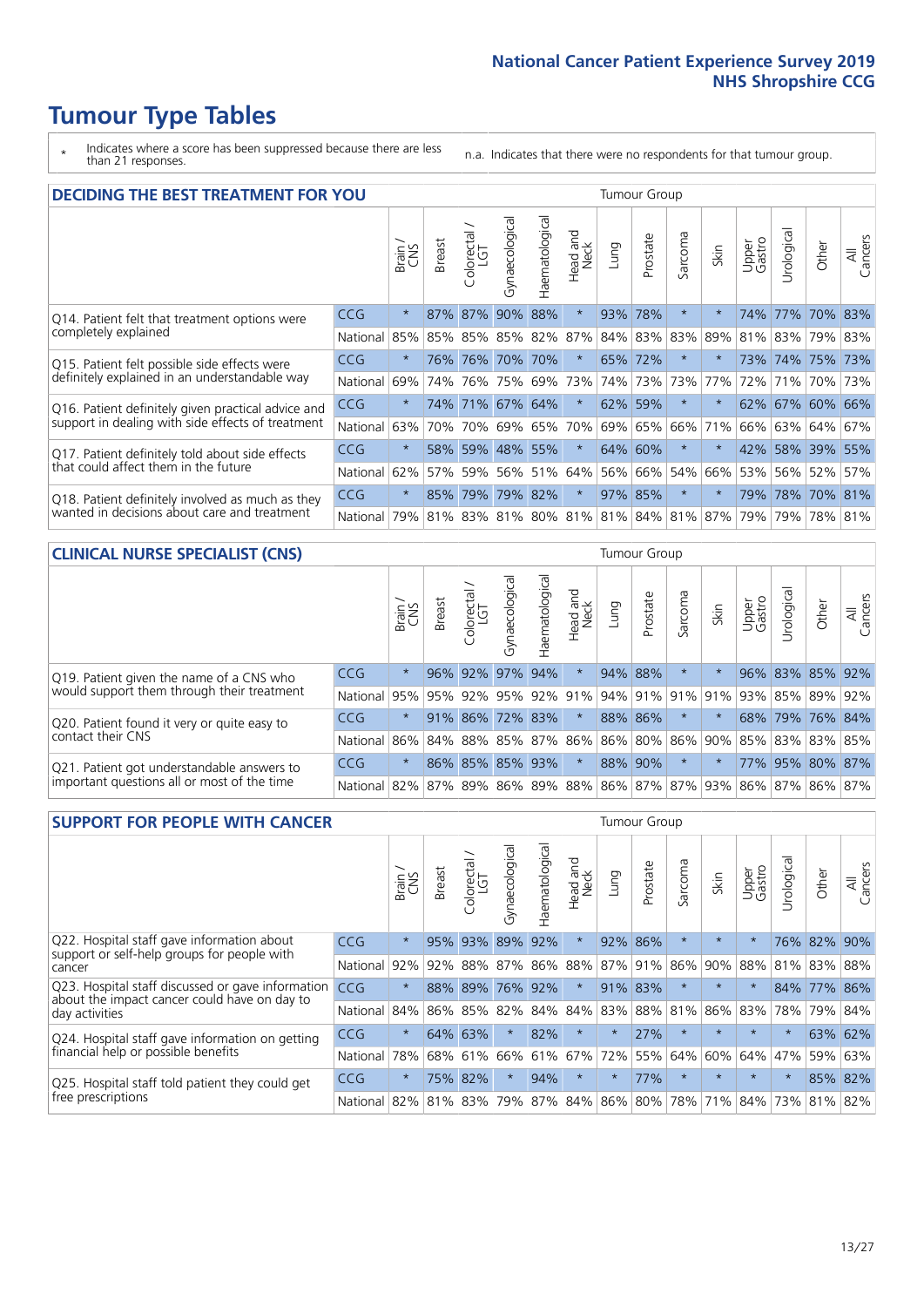### **Tumour Type Tables**

- \* Indicates where a score has been suppressed because there are less than 21 responses.
- n.a. Indicates that there were no respondents for that tumour group.

| <b>OPERATIONS</b>                                                                           |              |                 |               |                   |                                     |                     |                  |          | Tumour Group                                |         |         |                 |            |             |                |  |  |
|---------------------------------------------------------------------------------------------|--------------|-----------------|---------------|-------------------|-------------------------------------|---------------------|------------------|----------|---------------------------------------------|---------|---------|-----------------|------------|-------------|----------------|--|--|
|                                                                                             |              | Brain<br>CNS    | <b>Breast</b> | Colorectal<br>LGT | $\overline{\sigma}$<br>Gynaecologic | Haematological      | Head and<br>Neck | Lung     | Prostate                                    | Sarcoma | Skin    | Upper<br>Gastro | Jrological | Other       | All<br>Cancers |  |  |
| Q27. Beforehand, patient had all the information                                            | CCG          | n.a.            |               | 99% 97%           | $\star$                             | $\star$             | $\star$          | $\star$  | 100%                                        |         | $\star$ | $\star$         |            | 94% 91% 97% |                |  |  |
| needed about the operation                                                                  | National I   | 96% 97% 96% 96% |               |                   |                                     |                     |                  |          | 94% 96% 95% 97% 95% 96% 96% 95% 95% 95% 96% |         |         |                 |            |             |                |  |  |
| Q28. Afterwards, staff completely explained how<br>operation had gone in understandable way | <b>CCG</b>   | n.a.            |               | 84% 83%           | $\star$                             | $\star$             | $\star$          | $^\star$ | 81%                                         |         | $\star$ | $\star$         |            | 61% 64% 77% |                |  |  |
|                                                                                             | National 76% |                 |               |                   |                                     | 79% 83% 79% 78% 79% |                  |          | 79% 78% 80% 82% 79%                         |         |         |                 |            | 76% 77%     | 79%            |  |  |

#### **HOSPITAL CARE AS AN INPATIENT** Tumour Group

|                                                                                                   |              | Brain   | <b>Breast</b> | $\frac{\text{Colored}}{\text{LGT}}$ | Gynaecological | Haematological  | Head and<br>Neck | Lung    | Prostate                                | Sarcoma | Skin    | Upper<br>Gastro | Urological | Other       | Cancers<br>$\overline{\overline{A}}$ |
|---------------------------------------------------------------------------------------------------|--------------|---------|---------------|-------------------------------------|----------------|-----------------|------------------|---------|-----------------------------------------|---------|---------|-----------------|------------|-------------|--------------------------------------|
| Q30. Hospital staff didn't talk in front of patient                                               | CCG          | $\star$ | 94%           | 76%                                 | 82%            | 90%             | $\star$          | $\star$ | 89%                                     | $\star$ | $\star$ | $\star$         |            | 84% 88% 84% |                                      |
| as if patient wasn't there                                                                        | National     | 81%     | 86%           | 81%                                 | 83%            | 84%             | 83%              | 81%     | 88%                                     | 86%     | 86%     | 81%             | 83%        | 82%         | 84%                                  |
| 031. Patient had confidence and trust in all<br>doctors treating them                             | CCG          | $\star$ |               | 89% 87% 83% 86%                     |                |                 | $\star$          | $\star$ | 94%                                     | $\star$ | $\star$ |                 |            | 87% 69% 86% |                                      |
|                                                                                                   | National     | 82%     | 83%           | 85%                                 |                | 83% 82%         |                  | 87% 83% | 89%                                     | 86%     | 85%     | 81%             | 85%        | 80% 84%     |                                      |
| Q32. Patient's family or someone close definitely                                                 | CCG          | $\star$ |               | 83% 67%                             | 71% 62%        |                 | $\star$          | $\star$ | 83%                                     | $\star$ | n.a.    |                 |            | 71% 44%     | 171%                                 |
| felt able to talk to a doctor                                                                     | National     | 67%     | 72%           | 73%                                 | 72%            | 74%             |                  | 75% 74% | 72%                                     | 71%     | 74%     | 73%             | 71%        | 69%         | 72%                                  |
| Q33. Patient had confidence and trust in all the                                                  | CCG          | $\star$ |               | 86% 74%                             | 78% 64%        |                 | $\star$          | $\star$ | 80%                                     | $\star$ | $\star$ | $\star$         |            | 94% 64% 75% |                                      |
| ward nurses treating them                                                                         | National     | 72%     | 73%           | 72%                                 |                | 71% 77% 75% 77% |                  |         | 79%                                     | 74%     | 75%     | 73%             | 77%        | 69% 74%     |                                      |
| Q34. Patient thought there were always or nearly<br>always enough nurses on duty to care for them | CCG          | $\star$ | 73%           | 53% 64%                             |                | 49%             | $\star$          | $\star$ | 80%                                     | $\star$ | $\star$ | $\star$         | 59%        | 58% 61%     |                                      |
|                                                                                                   | National     | 68%     | 64%           | 62%                                 | 63%            | 63%             | 65% 68%          |         | 72%                                     | 65%     | 70%     | 65%             | 66%        | 60% 64%     |                                      |
| Q35. All hospital staff asked patient what name                                                   | CCG          | $\star$ |               | 71% 73%                             | 70% 64%        |                 | $\star$          | $\star$ | 74%                                     | $\star$ | $\star$ |                 |            | 72% 72%     | 72%                                  |
| they prefer to be called by                                                                       | National     | 68%     | 62%           | 74%                                 | 65%            | 72%             |                  | 71% 76% | 72%                                     | 74%     | 70%     | 78%             | 76%        | 69% 71%     |                                      |
| Q36. Patient always given enough privacy when                                                     | CCG          | $\star$ | 87%           | 84%                                 | 87%            | 86%             | $\star$          | $\star$ | 89%                                     | $\star$ | $\star$ | $\star$         | 87%        | 77%         | 85%                                  |
| discussing condition or treatment                                                                 | National     | 78%     | 84%           | 85%                                 | 81%            | 86% 87% 84%     |                  |         | 88%                                     | 84%     | 84%     | 84%             |            | 85% 82% 85% |                                      |
| Q37. Patient definitely found hospital staff to                                                   | CCG          | $\star$ | 59%           | 53%                                 | $\star$        | 43%             | $\star$          | $\star$ | 64%                                     | $\star$ | n.a.    | $\star$         |            | 57% 24%     | 50%                                  |
| discuss worries or fears during their inpatient visit                                             | National     | 45%     |               | 51% 55%                             | 51%            |                 | 56% 52% 49%      |         | 53%                                     | 54%     | 51%     | 53%             |            | 49% 46% 52% |                                      |
| Q38. Hospital staff definitely did everything they                                                | CCG          | $\star$ | 90% 82%       |                                     | $\star$        | 72%             | $\star$          | $\star$ | 91%                                     | $\star$ | $\star$ | $\star$         |            | 79% 67% 80% |                                      |
| could to help control pain                                                                        | National     | 85%     | 83%           | 84%                                 | 82%            | 82%             |                  | 80% 84% | 85%                                     | 83%     | 85%     | 82%             |            | 81% 82% 83% |                                      |
| Q39. Patient always felt they were treated with                                                   | CCG          | $\star$ | 89%           |                                     | 92% 87% 81%    |                 | $\star$          | $\star$ | 83%                                     | $\star$ | $\star$ |                 |            | 97% 88% 87% |                                      |
| respect and dignity while in hospital                                                             | National     | 85%     |               | 87% 87%                             |                | 85% 89% 87% 88% |                  |         | 91%                                     | 89%     | 89%     | 88%             |            | 90% 86% 88% |                                      |
| Q40. Patient given clear written information<br>about what should or should not do after leaving  | CCG          | $\star$ | 92%           | $96\%$                              | 83%            | 83%             | $\star$          | $\star$ | 87%                                     | $\star$ | $\star$ | $\star$         |            | 90% 73%     | 86%                                  |
| hospital                                                                                          | National 80% |         | 89%           | 86%                                 | 86%            | 83%             |                  | 87% 82% |                                         | 91% 85% | 90%     | 82%             | 87%        | 83% 86%     |                                      |
| Q41. Hospital staff told patient who to contact<br>if worried about condition or treatment after  | CCG          | $\star$ | 96%           |                                     | 98% 95% 95%    |                 | $\star$          | $\star$ | 100%                                    | $\star$ | $\star$ | $\star$         |            | 90% 88%     | 94%                                  |
| leaving hospital                                                                                  | National 94% |         |               |                                     |                |                 |                  |         | 95% 95% 93% 96% 93% 92% 96% 94% 95% 92% |         |         |                 |            | 92% 93% 94% |                                      |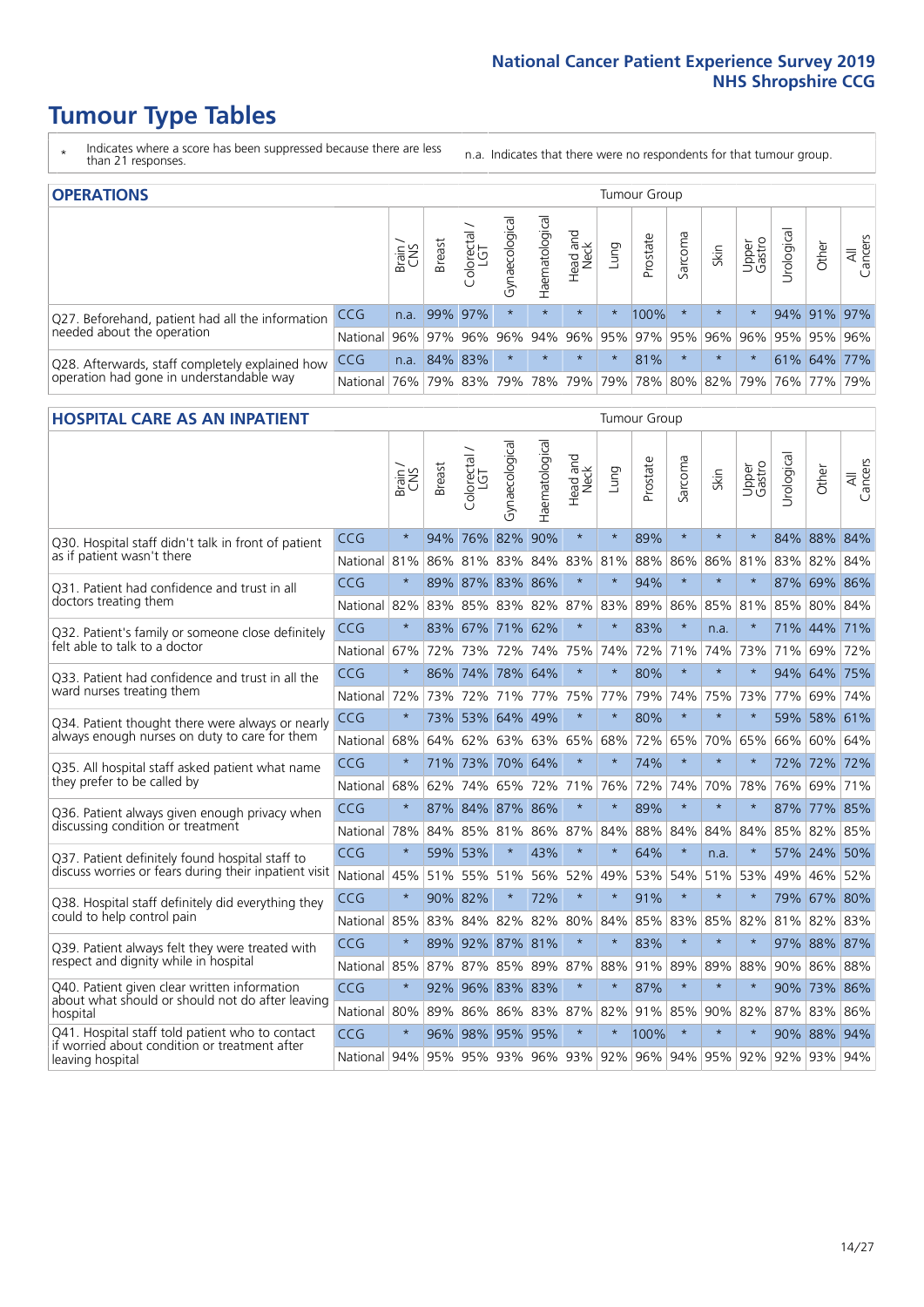## **Tumour Type Tables**

- \* Indicates where a score has been suppressed because there are less than 21 responses.
- n.a. Indicates that there were no respondents for that tumour group.

| <b>HOSPITAL CARE AS A DAY PATIENT / OUTPATIENT</b>                                                                    |            |              |               |                              |                |                |                            |          |          | <b>Tumour Group</b> |      |                 |            |         |                |  |  |  |  |
|-----------------------------------------------------------------------------------------------------------------------|------------|--------------|---------------|------------------------------|----------------|----------------|----------------------------|----------|----------|---------------------|------|-----------------|------------|---------|----------------|--|--|--|--|
|                                                                                                                       |            | Brain<br>CNS | <b>Breast</b> | ╮<br>olorectal /<br>LGT<br>Ũ | Gynaecological | Haematological | and<br><b>Neck</b><br>Head | Lung     | Prostate | Sarcoma             | Skin | Upper<br>Gastro | Urological | Other   | All<br>Cancers |  |  |  |  |
| Q43. Patient definitely found hospital staff to                                                                       | CCG        | $\star$      | 79%           | 67%                          | 64%            | 74%            | $\star$                    | $\star$  | 69%      | $\star$             |      | 59%             | 74%        | 72%     | 73%            |  |  |  |  |
| discuss worries or fears during their outpatient or<br>day case visit                                                 | National   | 66%          | 68%           | 73%                          | 70%            | 73%            | 72%                        | 70%      | 74%      | 72%                 | 72%  | 71%             | 67%        | 68%     | 71%            |  |  |  |  |
| Q44. Cancer doctor had the right documents at<br>patient's last outpatient appointment                                | <b>CCG</b> | $\star$      | 98%           | 99%                          | 90%            | 97%            | $\star$                    | 100% 95% |          | $\star$             |      | 88%             | 95%        | 90%     | 95%            |  |  |  |  |
|                                                                                                                       | National   | 94%          | 96%           | 96%                          | 96%            | 97%            | 96%                        | 96%      | 96%      | 96%                 | 96%  | 94%             | 96%        | 95%     | 96%            |  |  |  |  |
| Q46. Beforehand patient completely had                                                                                | <b>CCG</b> | n.a.         | 96%           | $\star$                      | $\star$        | $\star$        | $\star$                    | $\star$  | 81%      | $\star$             | n.a. | $\star$         | $\star$    | $\ast$  | 85%            |  |  |  |  |
| all information needed about radiotherapy<br>treatment                                                                | National   | 91%          | 88%           | 83%                          | 88%            | 84%            | 86%                        | 86%      | 88%      | 88%                 | 84%  | 86%             | 83%        | 84%     | 86%            |  |  |  |  |
| Q47. Patient completely given understandable                                                                          | CCG        | n.a.         | 70%           | $\star$                      |                |                | $\star$                    | $\star$  | $\star$  | $\star$             | n.a. | $\star$         | $\star$    | $\star$ | 62%            |  |  |  |  |
| information about whether radiotherapy was<br>working                                                                 | National   | 56%          | 60%           | 57%                          | 61%            | 62%            | 63%                        | 59%      | 60%      | 67%                 | 57%  | 52%             | 59%        | 59%     | 60%            |  |  |  |  |
| Q49. Beforehand patient completely had all                                                                            | CCG        | $\star$      | 89%           | 84%                          | 78%            | 88%            | $\star$                    | $\star$  | $\star$  | $\star$             | n.a. |                 | $\star$    | 90% 87% |                |  |  |  |  |
| information needed about chemotherapy<br>treatment                                                                    | National   | 80%          | 82%           | 86%                          | 87%            | 85%            | 79%                        | 84%      | 86%      | 86%                 | 90%  | 84%             | 85%        | 85%     | 84%            |  |  |  |  |
| Q50. Patient given enough information about<br>whether chemotherapy was working in a<br>completely understandable way | CCG        | $\star$      | 59%           | 55%                          | 62%            | 77%            | $\star$                    | $\star$  | $\star$  | $\star$             | n.a. | $\star$         | $\star$    | 70%     | 66%            |  |  |  |  |
|                                                                                                                       | National   | 54%          | 62%           | 64%                          | 68%            | 75%            |                            | 57% 67%  | 66%      | 71%                 | 79%  | 61%             | 68%        | 69%     | 68%            |  |  |  |  |

#### **HOME CARE AND SUPPORT** Tumour Group

|                                                                                                                   |            | Brain   | <b>Breast</b> | Colorectal<br>LGT | $\overline{\sigma}$<br>Gynaecologic | ত<br>Haematologic | ad and<br>Neck<br>Head | Lung    | Prostate | Sarcoma     | Skin    | Upper<br>Gastro | rological | Other   | All<br>Cancers |
|-------------------------------------------------------------------------------------------------------------------|------------|---------|---------------|-------------------|-------------------------------------|-------------------|------------------------|---------|----------|-------------|---------|-----------------|-----------|---------|----------------|
| Q51. Hospital staff definitely gave family or<br>someone close all the information needed to<br>help care at home | <b>CCG</b> | $\star$ | 58%           | 72%               | 48%                                 | 61%               | $\star$                | 74%     | 59%      | $\ast$      |         | 48%             | 62%       | 52%     | 61%            |
|                                                                                                                   | National   | 58%     |               | 58% 63%           | 57%                                 | 62%               |                        | 67% 59% |          | 61% 62% 65% |         | 60%             | 59%       | 55%     | 60%            |
| Q52. Patient definitely given enough support<br>from health or social services during treatment                   | <b>CCG</b> | $\star$ |               | 47% 60%           | $\star$                             | 51%               | $\star$                | $\star$ | 39%      | $\star$     | $\star$ | $\star$         | $\star$   | 44%     | 51%            |
|                                                                                                                   | National   | 42%     | 52%           | 60%               |                                     | 45% 51%           | 59%                    | 50%     | 48%      | 53%         | 57%     | 54%             | 48% 51%   |         | 52%            |
| Q53. Patient definitely given enough support<br>from health or social services after treatment                    | <b>CCG</b> | $\star$ |               | 59% 48%           | $\star$                             | $\star$           | $\star$                | $\star$ | 40%      |             | $\star$ | $\star$         | $\star$   | $\star$ | 44%            |
|                                                                                                                   | National   | 39%     | 41% 53%       |                   | 39%                                 | $ 43\% $          | 56%                    | 40%     | 46%      | 48%         | 59%     | 47%             | 44%       | 44%     | 45%            |

| <b>CARE FROM YOUR GENERAL PRACTICE</b>                                                                     |              |         |               |                        |               |                |                                                         | <b>Tumour Group</b> |          |         |      |                 |                      |                 |                |  |
|------------------------------------------------------------------------------------------------------------|--------------|---------|---------------|------------------------|---------------|----------------|---------------------------------------------------------|---------------------|----------|---------|------|-----------------|----------------------|-----------------|----------------|--|
|                                                                                                            |              | Brain,  | <b>Breast</b> | ╮<br>Colorectal<br>LGT | Gynaecologica | Haematological | Head and<br>Neck                                        | Lung                | Prostate | Sarcoma | Skin | Upper<br>Gastro | $\sigma$<br>Urologic | Other           | All<br>Cancers |  |
| Q54. GP given enough information about                                                                     | CCG          | $\star$ |               | 98% 100% 96% 96%       |               |                | $\star$                                                 |                     | 96% 98%  | $\star$ |      |                 |                      | 86% 97% 98% 97% |                |  |
| patient's condition and treatment                                                                          | National 91% |         |               |                        |               |                | 96% 95% 95% 96% 94% 94% 96% 94% 96% 93% 93% 95% 94% 95% |                     |          |         |      |                 |                      |                 |                |  |
| Q55. General practice staff definitely did<br>everything they could to support patient during<br>treatment | <b>CCG</b>   | $\star$ |               | 59% 59%                |               | 65% 64%        | $\star$                                                 |                     | 72% 60%  | $\star$ |      |                 |                      | 61% 69% 64% 62% |                |  |
|                                                                                                            | National 55% |         |               |                        |               |                | 58% 59% 56% 56% 59% 56% 64% 56% 65% 59% 59% 55% 58%     |                     |          |         |      |                 |                      |                 |                |  |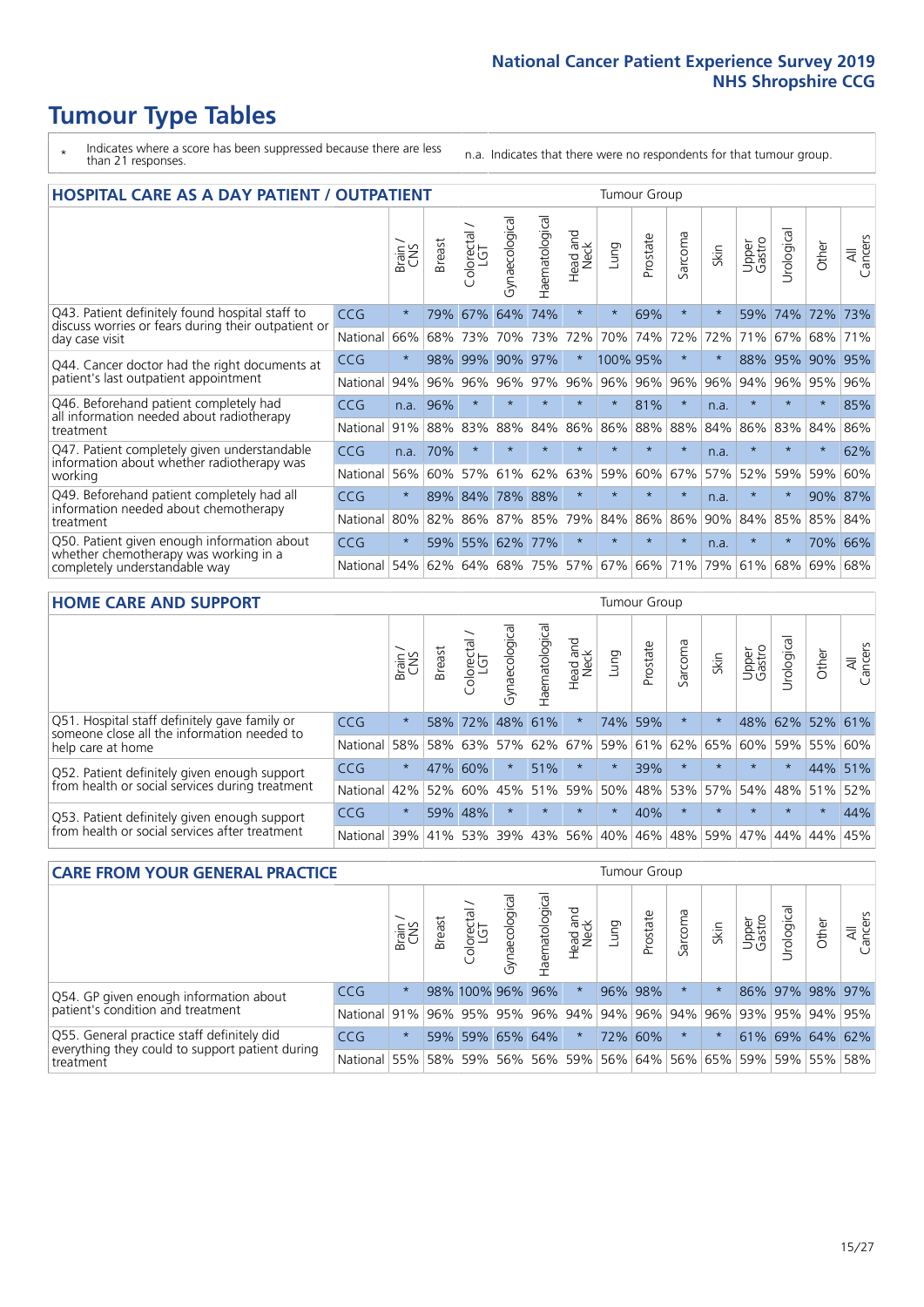### **Tumour Type Tables**

- \* Indicates where a score has been suppressed because there are less than 21 responses.
- n.a. Indicates that there were no respondents for that tumour group.

#### **YOUR OVERALL NHS CARE** THE TWO CONTROLLER THE THE THROUP CHANGE THE TUMOUR GROUP

|                                                                                                                  |            | Brain   | <b>Breast</b> | olorectal<br>LGT<br>Ũ | Gynaecological | Haematological | Head and<br>Neck | Lung | Prostate | Sarcoma | Skin     | Upper<br>Gastro | Urologica | Other | All<br>Cancers |
|------------------------------------------------------------------------------------------------------------------|------------|---------|---------------|-----------------------|----------------|----------------|------------------|------|----------|---------|----------|-----------------|-----------|-------|----------------|
| Q56. Different people treating and caring for<br>patient always work well together to give best<br>possible care | <b>CCG</b> | $\star$ | 78%           | 77%                   | 68%            | 76%            | $\star$          | 80%  | 64%      | $\star$ | $\star$  | 58%             | 77%       | 70%   | 73%            |
|                                                                                                                  | National   | 60%     | 73%           | 73%                   | 69%            | 75%            | 73%              | 73%  | 75%      | 70%     | 79%      | 69%             | 74%       | 68%   | 73%            |
| Q57. Patient given a care plan                                                                                   | <b>CCG</b> | $\star$ | 33%           | 29%                   |                | 17% 31%        | $\star$          |      | 33% 33%  | $\star$ | $^\star$ | $\star$         | 20%       | 32%   | 31%            |
|                                                                                                                  | National   | 36%     | 41%           | 40%                   | 34%            | 36%            | 39%              | 36%  | 40%      | 34%     | 44%      | 36%             | 33%       | 31%   | 38%            |
| Q58. Overall the administration of care was good                                                                 | <b>CCG</b> | $\star$ | 94%           | 93%                   | 75%            | 96%            | $\star$          |      | 88% 84%  | $\star$ | $\star$  | 85%             | 82%       | 81%   | 89%            |
| or very good                                                                                                     | National   | 85%     | 90%           | 88%                   | 87%            | 91%            | 90%              | 90%  | 88%      | 88%     | 90%      |                 | 86% 85%   | 87%   | 89%            |
| Q59. Patient felt length of time for attending<br>clinics and appointments for cancer was about                  | <b>CCG</b> | $\star$ | 84%           | 77%                   | 76% 63%        |                | $\star$          |      | 73% 85%  | $\star$ | $\ast$   | 74%             | 70%       | 76%   | 77%            |
| right                                                                                                            | National   | 58%     | 68%           | 73%                   | 66%            | 66%            | 71%              | 71%  | 76%      | 68%     | 73%      | 66%             | 75%       | 64%   | 69%            |
| Q60. Someone discussed with patient whether                                                                      | <b>CCG</b> | $\star$ | 40%           | 14%                   | 30%            | 25%            | $\star$          | 19%  | 34%      | $\star$ | $\ast$   | 19%             | 20%       | 20%   | 26%            |
| they would like to take part in cancer research                                                                  | National   | 42%     | 30%           | 32%                   | 31%            | 33%            | 21%              | 34%  | 31%      | 36%     | 20%      | 36%             | 21%       | 32%   | 30%            |
| Q61. Patient's average rating of care scored from<br>very poor to very good                                      | <b>CCG</b> | $\star$ | 9.1           | 8.9                   | 8.6            | 8.9            | $\star$          | 8.9  | 8.5      | $\star$ | $\star$  | 8.9             | 8.8       | 8.8   | 8.9            |
|                                                                                                                  | National   | 8.6     | 8.9           | 8.8                   | 8.7            | 8.9            | 8.8              | 8.8  | 8.8      | 8.8     | 8.9      | 8.7             | 8.7       | 8.7   | 8.8            |
|                                                                                                                  |            |         |               |                       |                |                |                  |      |          |         |          |                 |           |       |                |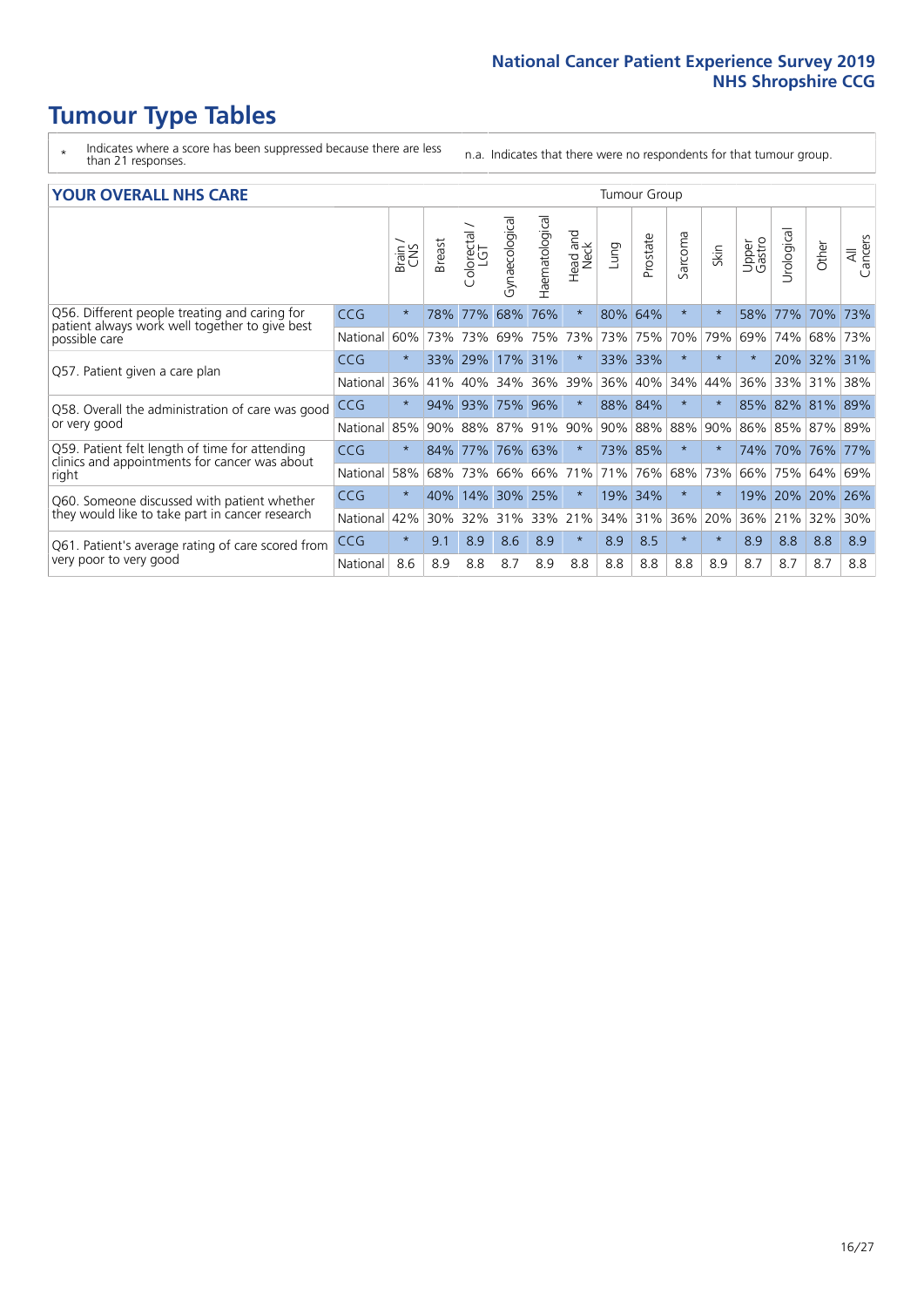### **Year on Year Charts**





#### **DIAGNOSTIC TESTS**





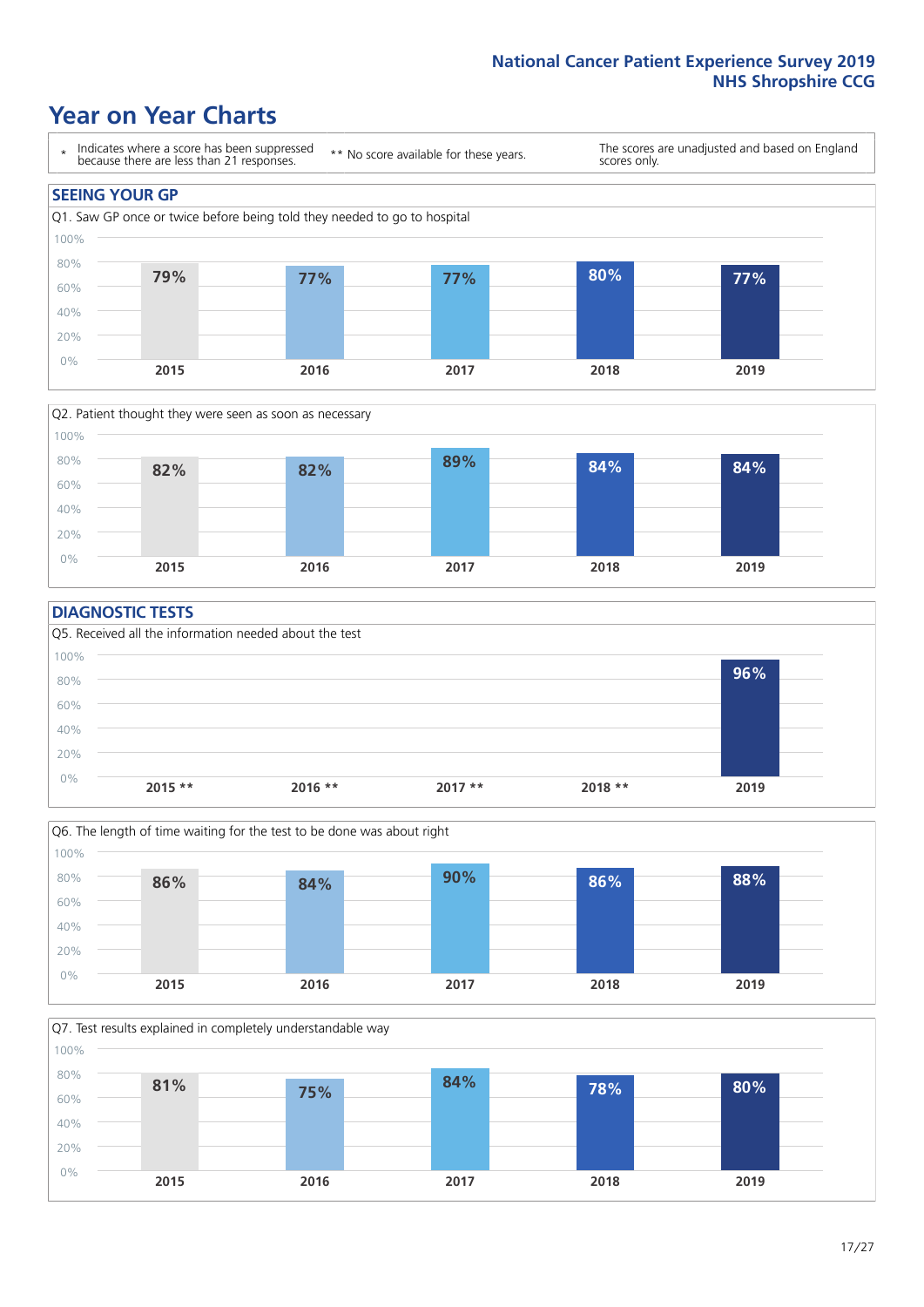







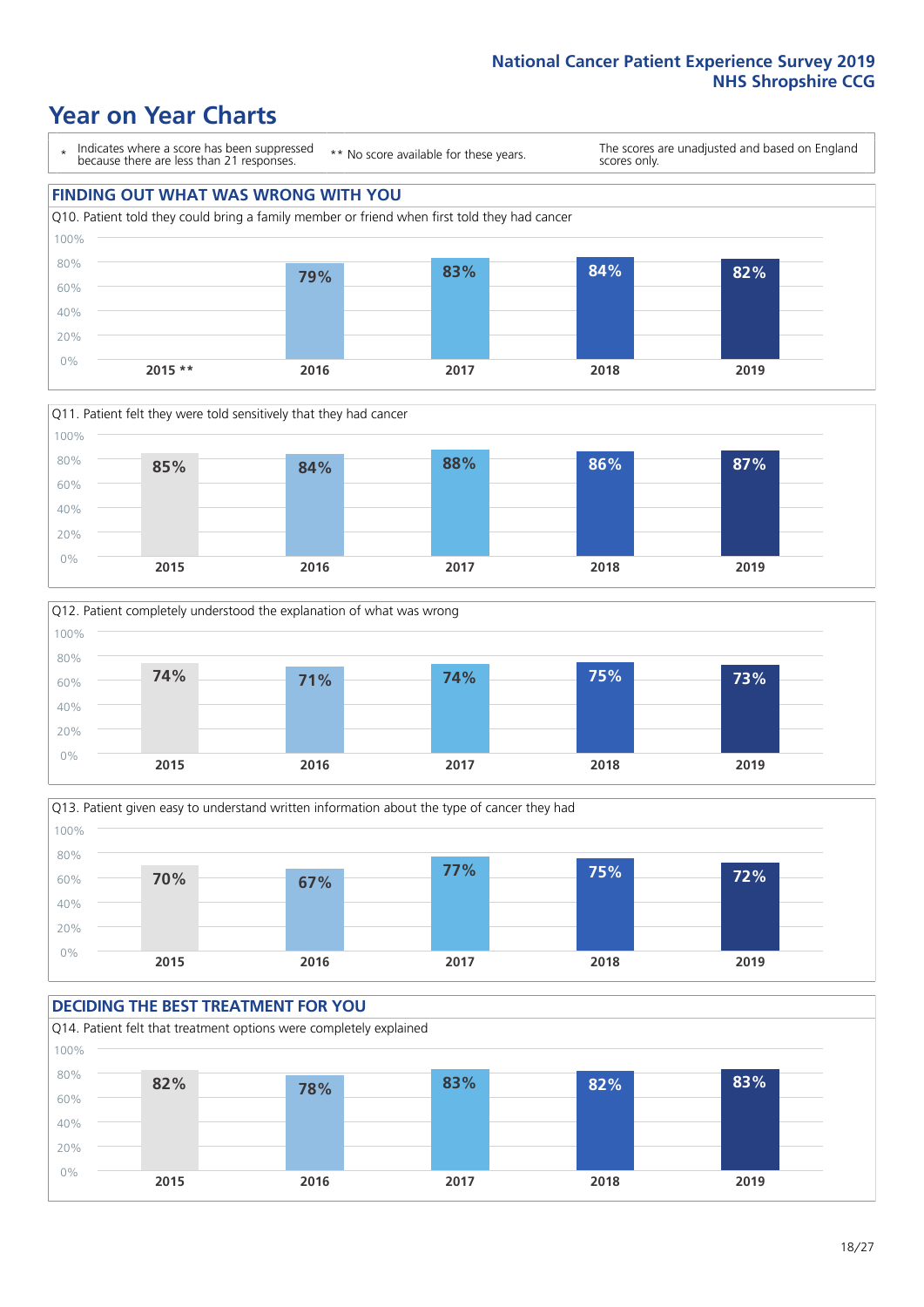





Q18. Patient definitely involved as much as they wanted in decisions about care and treatment  $0%$ 20% 40% 60% 80% 100% **2015 \*\* 2016 \*\* 2017 \*\* 2018 \*\* 2019 81%**

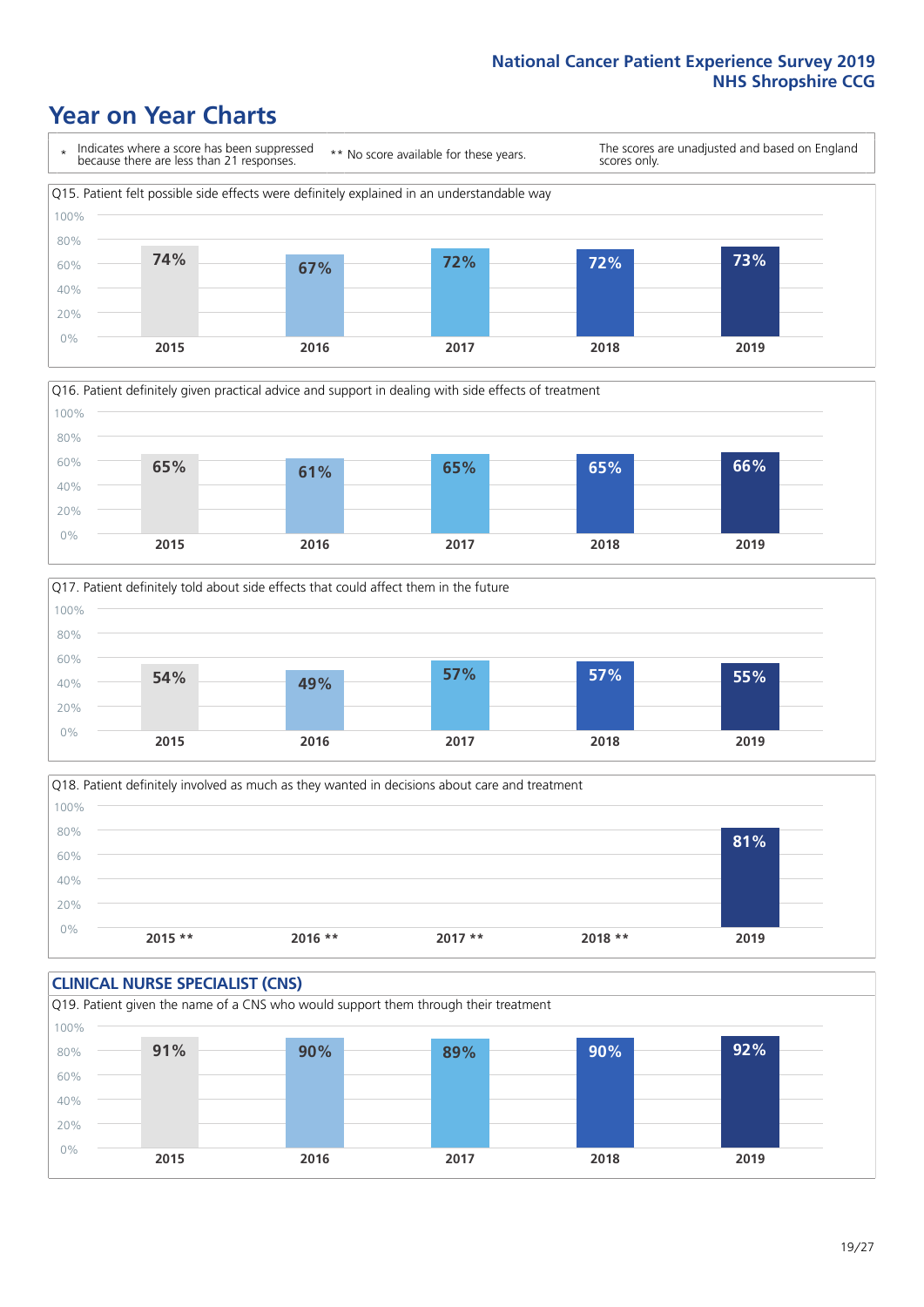







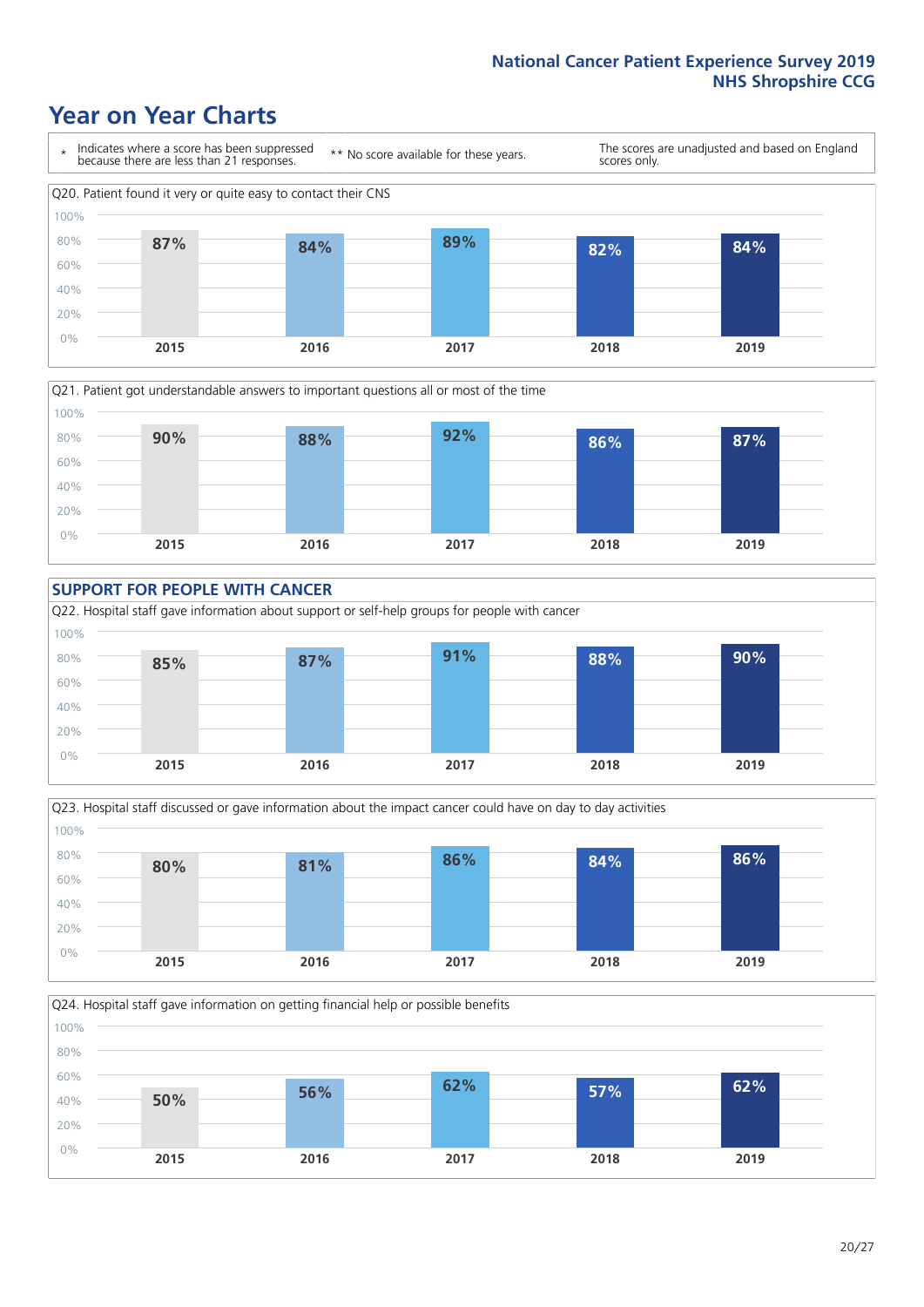### **Year on Year Charts**



#### **OPERATIONS**

Q27. Beforehand, patient had all the information needed about the operation  $0%$ 20% 40% 60% 80% 100% **2015 \*\* 2016 2017 2018 2019 97% 96% 96% 97%**



### **HOSPITAL CARE AS AN INPATIENT** Q30. Hospital staff didn't talk in front of patient as if patient wasn't there 0% 20% 40% 60% 80% 100% **2015 \*\* 2016 \*\* 2017 \*\* 2018 \*\* 2019 84%**

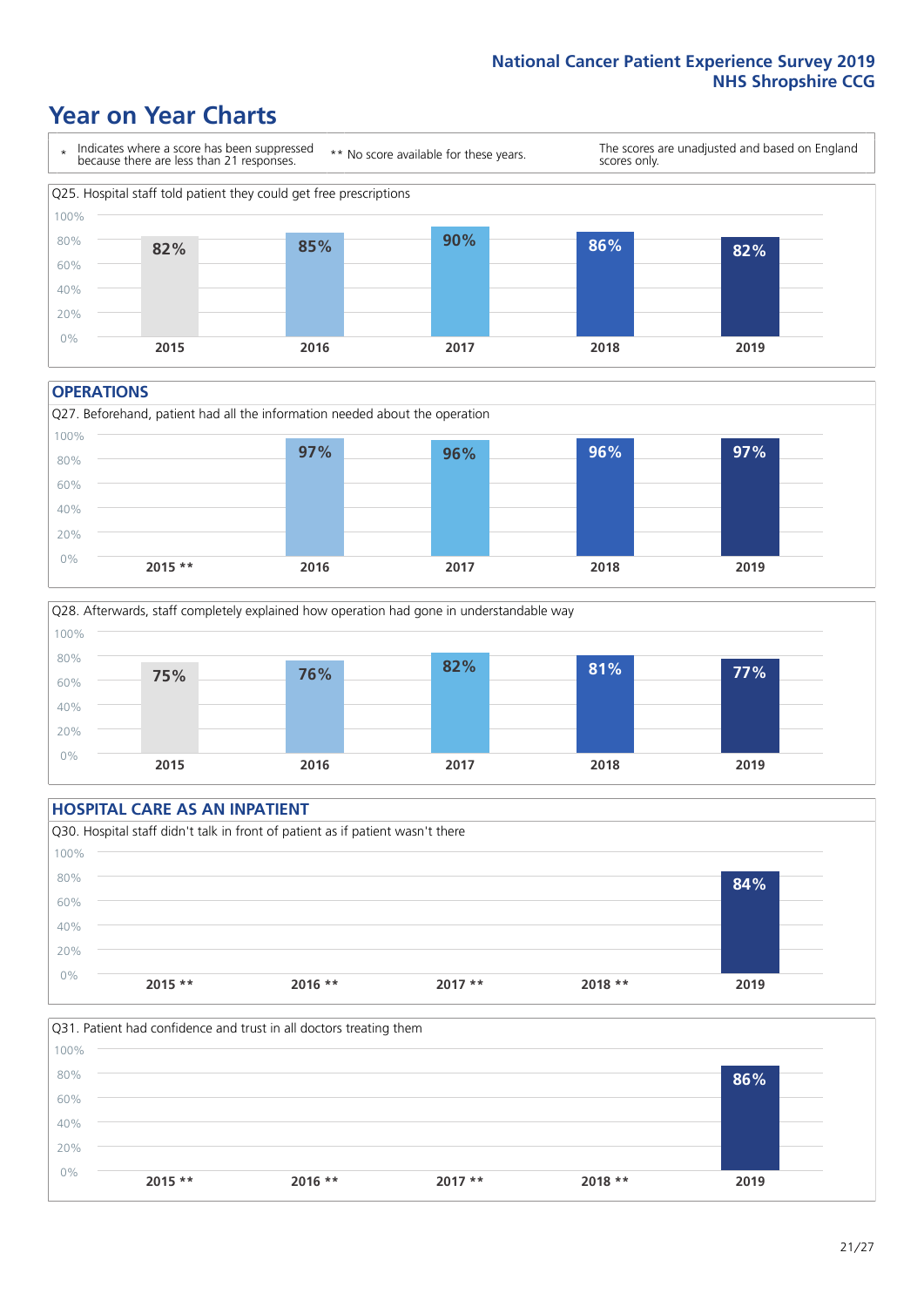







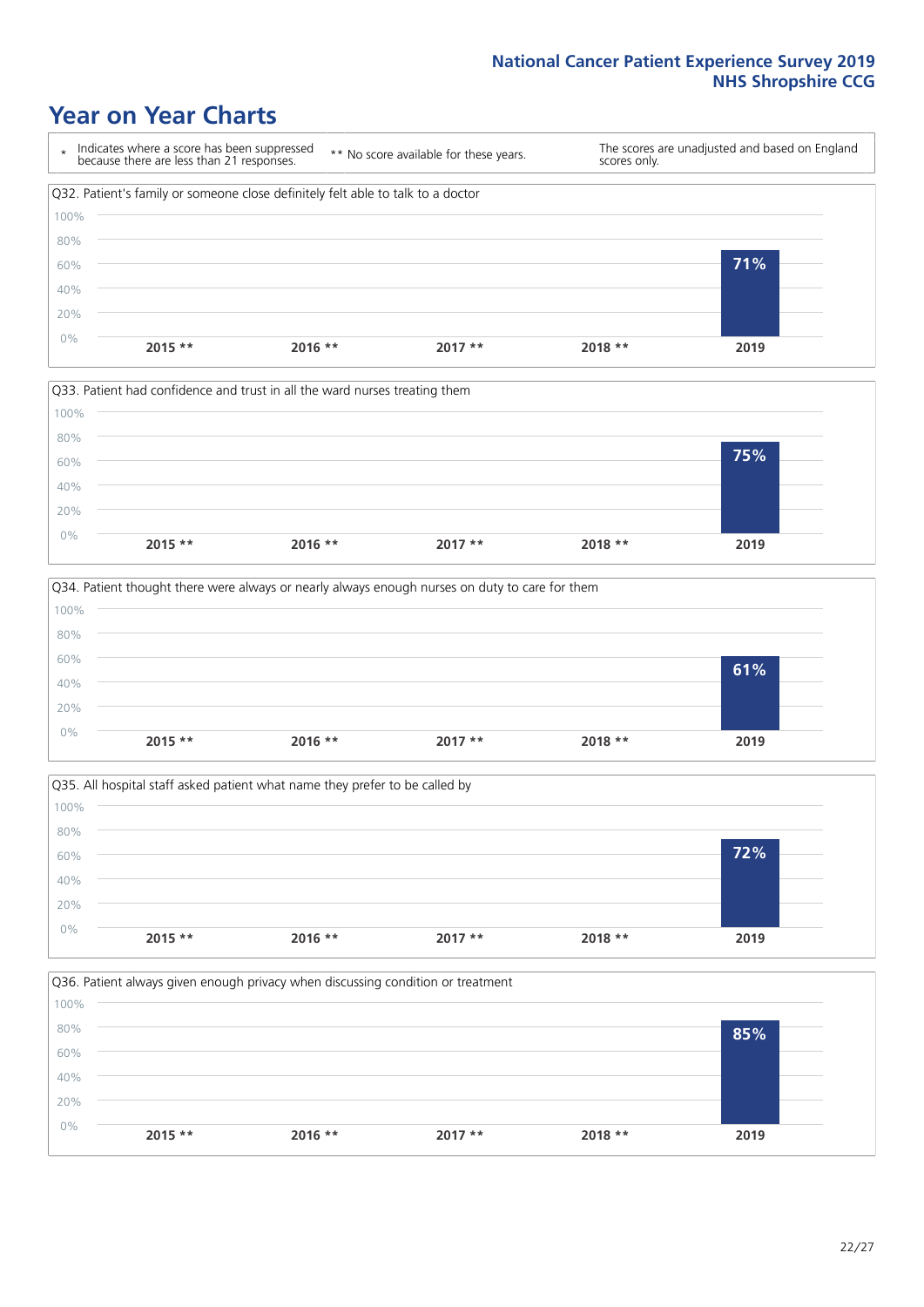### **Year on Year Charts**

\* Indicates where a score has been suppressed because there are less than 21 responses. \*\* No score available for these years. The scores are unadjusted and based on England scores only. Q37. Patient definitely found hospital staff to discuss worries or fears during their inpatient visit 0% 20% 40% 60% 80% 100% **2015 \*\* 2016 \*\* 2017 \*\* 2018 \*\* 2019 50%**







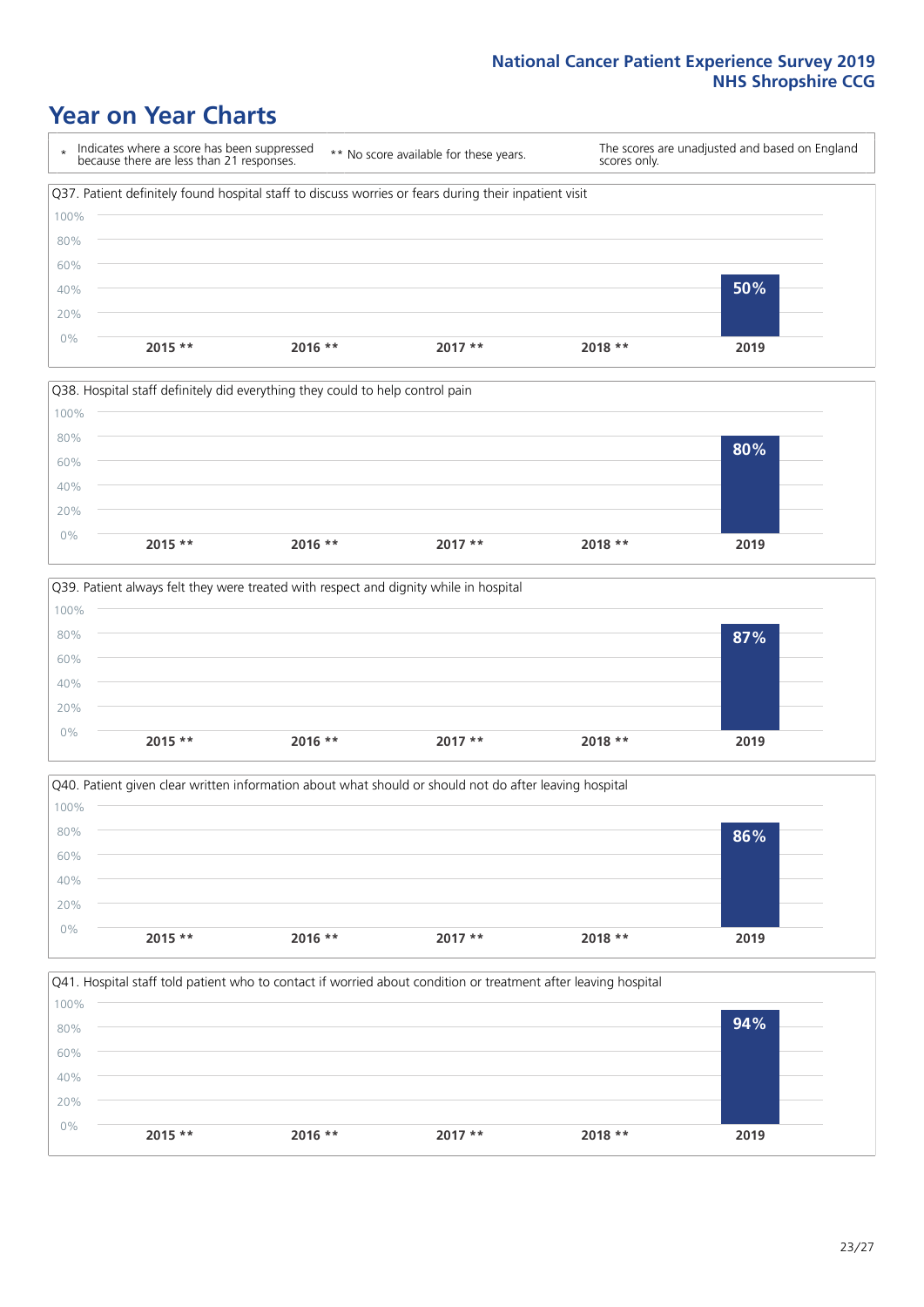### **Year on Year Charts**

\* Indicates where a score has been suppressed because there are less than 21 responses.

\*\* No score available for these years.

The scores are unadjusted and based on England scores only.

#### **HOSPITAL CARE AS A DAY PATIENT / OUTPATIENT**









Q49. Beforehand patient completely had all information needed about chemotherapy treatment

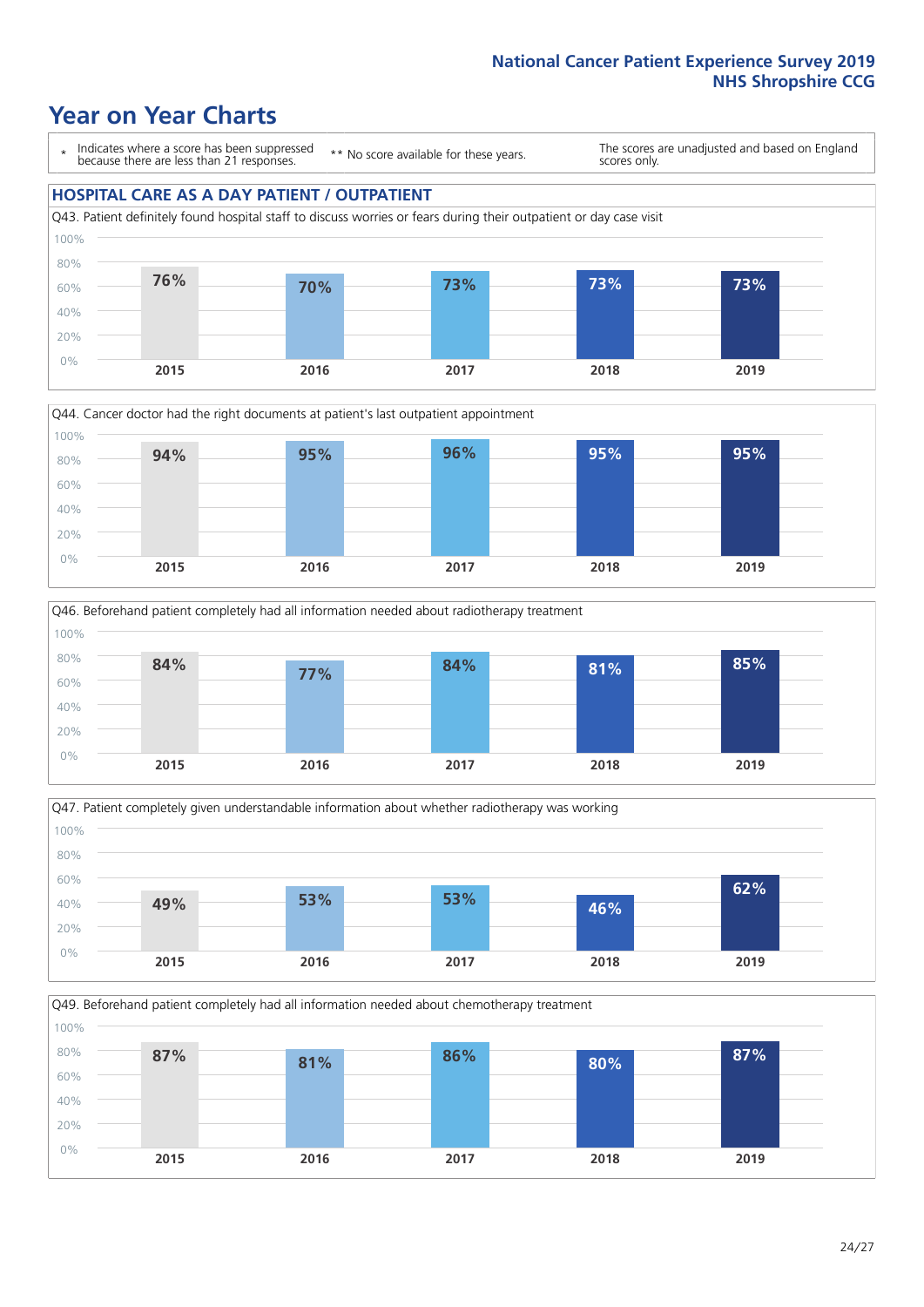### **Year on Year Charts**

\* Indicates where a score has been suppressed because there are less than 21 responses. \*\* No score available for these years. The scores are unadjusted and based on England scores only. Q50. Patient given enough information about whether chemotherapy was working in a completely understandable way 0% 20% 40% 60% 80% 100% **2015 2016 2017 2018 2019 65% 64% 69% 67% 66%**

#### **HOME CARE AND SUPPORT**







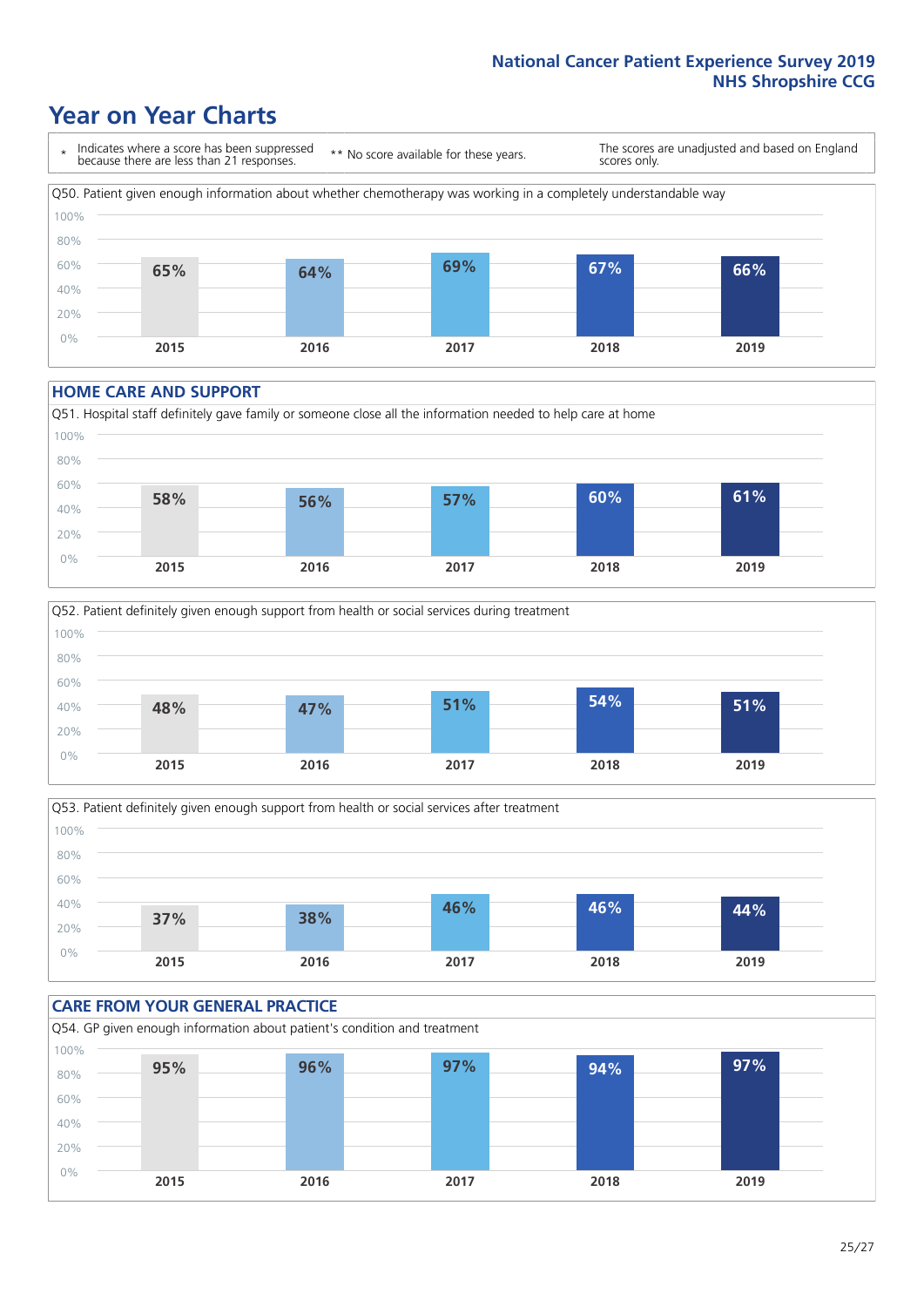### **Year on Year Charts**

\* Indicates where a score has been suppressed because there are less than 21 responses.

\*\* No score available for these years.

The scores are unadjusted and based on England scores only.



#### **YOUR OVERALL NHS CARE**







Q59. Patient felt length of time for attending clinics and appointments for cancer was about right